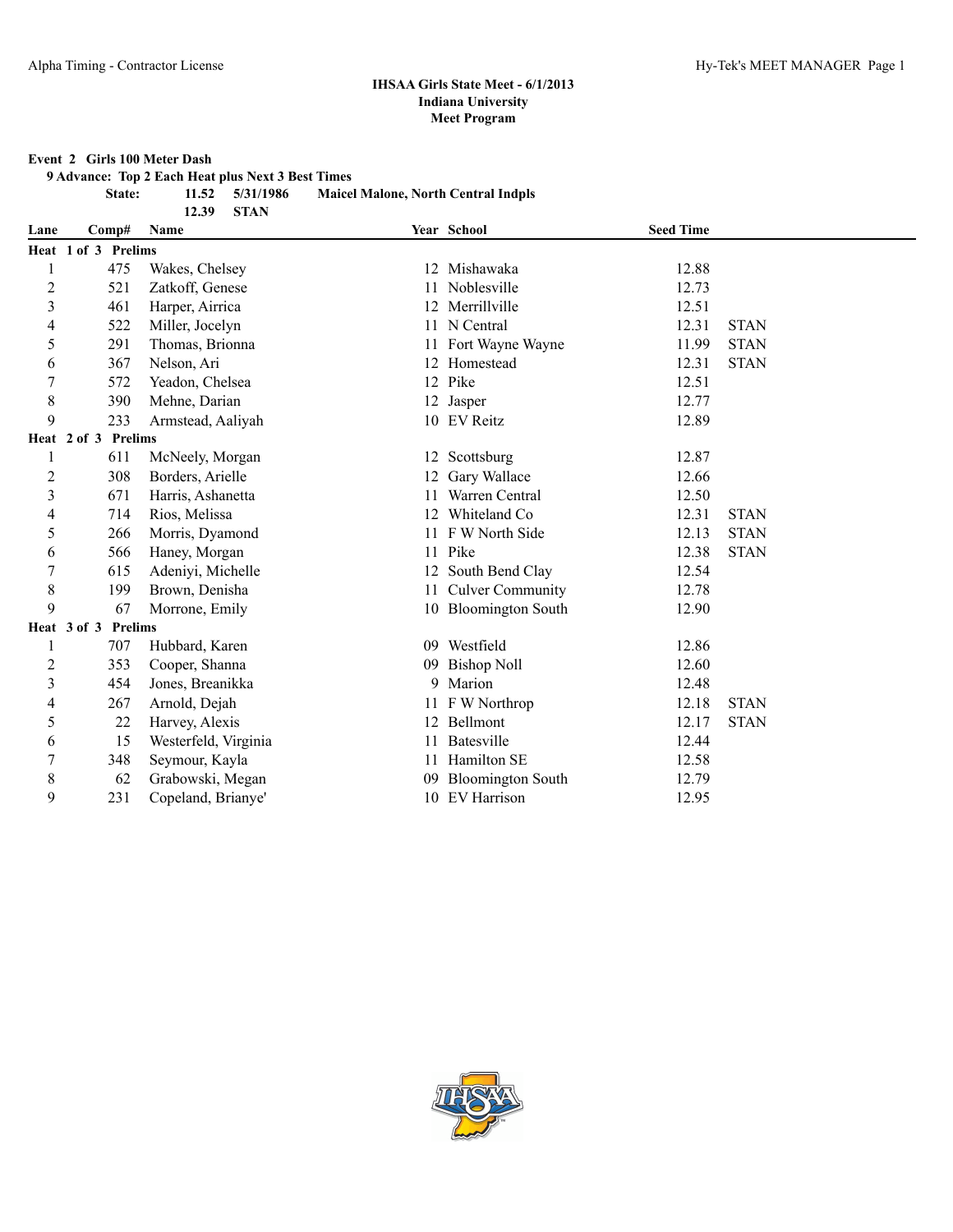#### **Event 4 Girls 200 Meter Dash**

**9 Advance: Top 2 Each Heat plus Next 3 Best Times**

**25.33 STAN**

**State: 23.12 5/31/1986 Maicel Malone, North Central Indpls**

| Lane           | Comp#               |     | <b>Name</b>              |    | Year School              | <b>Seed Time</b> |             |
|----------------|---------------------|-----|--------------------------|----|--------------------------|------------------|-------------|
|                | Heat 1 of 3 Prelims |     |                          |    |                          |                  |             |
| 1              |                     | 233 | Armstead, Aaliyah        |    | 10 EV Reitz              | 26.54            |             |
| $\overline{c}$ |                     | 463 | Peppers, Anjelica        | 12 | Merrillville             | 26.13            |             |
| 3              |                     | 666 | Byrdsong, Bryeana        | 09 | Warren Central           | 25.88            |             |
| 4              |                     | 291 | Thomas, Brionna          | 11 | Fort Wayne Wayne         | 24.23            | <b>STAN</b> |
| 5              |                     | 266 | Morris, Dyamond          | 11 | F W North Side           | 25.26            | <b>STAN</b> |
| 6              |                     | 431 | Dulaney, Naiomi          |    | 12 Lawrence Central      | 25.44            |             |
| 7              |                     | 210 | Patton, Hannah           |    | 11 East Central          | 25.95            |             |
| 8              |                     | 308 | Borders, Arielle         | 12 | Gary Wallace             | 26.27            |             |
| 9              |                     | 57  | Conrad, Isabelle         |    | 11 Bloomington South     | 26.65            |             |
|                | Heat 2 of 3 Prelims |     |                          |    |                          |                  |             |
| 1              |                     | 222 | Ashba, Olivia            |    | 12 Edgewood              | 26.40            |             |
| 2              |                     | 615 | Adeniyi, Michelle        |    | 12 South Bend Clay       | 26.06            |             |
| 3              |                     | 461 | Harper, Airrica          |    | 12 Merrillville          | 25.92            |             |
| 4              |                     | 22  | Harvey, Alexis           |    | 12 Bellmont              | 24.57            | <b>STAN</b> |
| 5              |                     | 338 | Goggans, Brittany        | 11 | Hamilton SE              | 25.24            | <b>STAN</b> |
| 6              |                     | 673 | Jackson, Oschtisha       | 11 | Warren Central           | 25.50            |             |
| $\overline{7}$ |                     | 566 | Haney, Morgan            | 11 | Pike                     | 25.96            |             |
| $\,$ 8 $\,$    |                     | 636 | Montemayer, Brittany     |    | 10 South Newton          | 26.28            |             |
| 9              |                     | 241 | Mulzer, Morgan           |    | 12 EV Reitz              | 26.61            |             |
|                | Heat 3 of 3 Prelims |     |                          |    |                          |                  |             |
| 1              |                     | 627 | Kambol, Sam              | 09 | SB St Joseph             | 26.36            |             |
| 2              |                     | 348 | Seymour, Kayla           | 11 | Hamilton SE              | 26.04            |             |
| 3              |                     | 388 | Bryan, Maddie            | 12 | Indpls Cathedral         | 25.82            |             |
| 4              |                     | 273 | McGee, Amber             |    | 10 F W Northrop          | 24.84            | <b>STAN</b> |
| 5              |                     | 367 | Nelson, Ari              |    | 12 Homestead             | 25.24            | <b>STAN</b> |
| 6              |                     | 288 | Wallace Coleman, Riyanna |    | 12 Fort Wayne Snider     | 25.70            |             |
| $\overline{7}$ |                     | 62  | Grabowski, Megan         | 09 | <b>Bloomington South</b> | 25.99            |             |
| 8              |                     | 181 | DeFreese, Mariah         | 09 | Concord                  | 26.31            |             |
| 9              |                     | 656 | Stigall, Keeliegh        | 09 | TH North                 | 26.93            |             |

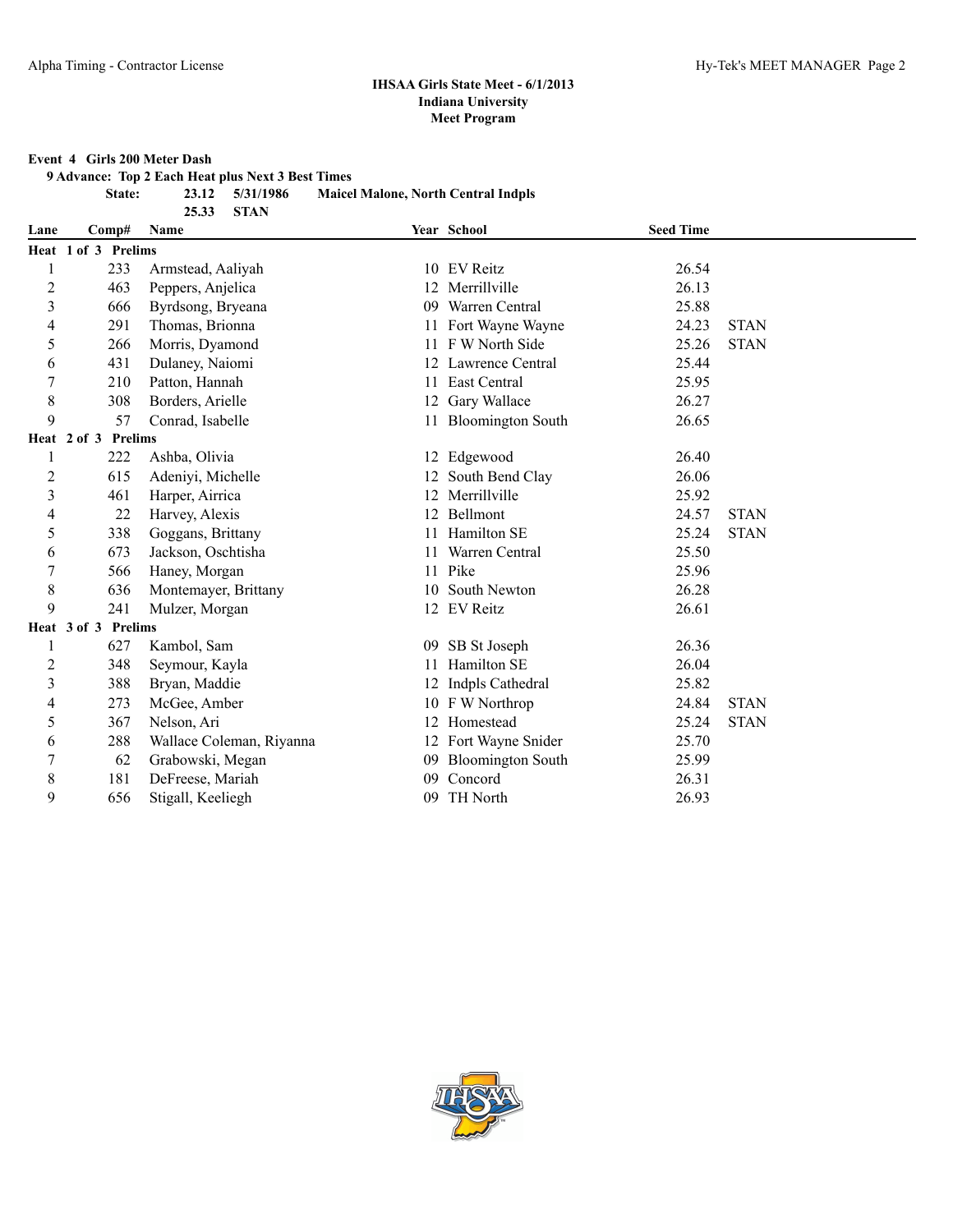**Event 7 Girls 400 Meter Dash**<br>**State:** 52.42 5/31/1986

|                | State:                      | 5/31/1986<br>52.42<br>58.35<br><b>STAN</b> | <b>Maicel Malone, North Central Indpls</b> |                          |                  |             |
|----------------|-----------------------------|--------------------------------------------|--------------------------------------------|--------------------------|------------------|-------------|
| Lane           | Comp#                       | Name                                       |                                            | Year School              | <b>Seed Time</b> |             |
|                | Section 1 of 3 Timed Finals |                                            |                                            |                          |                  |             |
| 1              | 40                          | Connor, Erin                               |                                            | 12 Bloomington North     | 1:00.15          |             |
| $\overline{c}$ | 13                          | Goldsmith, Rylee                           | 11                                         | <b>Batesville</b>        | 59.96            |             |
| 3              | 665                         | Wise, Hannah                               | 12                                         | <b>Vincennes Rivet</b>   | 59.67            |             |
| 4              | 290                         | Rudolph, Maqueela                          |                                            | 09 F W South Side        | 58.84            |             |
| 5              | 611                         | McNeely, Morgan                            |                                            | 12 Scottsburg            | 59.36            |             |
| 6              | 644                         | Dickerson, Sydney                          | 12                                         | <b>TH</b> North          | 59.40            |             |
| $\overline{7}$ | 225                         | Bradley, Sariah                            | 10                                         | <b>Evansville Bosse</b>  | 59.94            |             |
| 8              | 668                         | Finley, Ayrelle                            | 11                                         | Warren Central           | 1:00.08          |             |
| 9              | 639                         | Mahoney, Morgan                            |                                            | 12 Southwestern          | 1:00.42          |             |
|                | Section 2 of 3 Timed Finals |                                            |                                            |                          |                  |             |
|                | 203                         | Kelley, Kendall                            |                                            | 11 DeKalb                | 58.40            |             |
| $\overline{c}$ | 75                          | Graat, Bryanna                             | 12                                         | <b>Blue River Valley</b> | 58.28            | <b>STAN</b> |
| 3              | 315                         | Sago, Troyneisha                           | 10                                         | Gary West Side           | 58.16            | <b>STAN</b> |
| 4              | 467                         | McLemore, Jasmine                          | 09                                         | Michigan City            | 57.85            | <b>STAN</b> |
| 5              | 422                         | Zajac, Megan                               | 10                                         | Lake Central             | 58.05            | <b>STAN</b> |
| 6              | 366                         | Whidden, Mindy                             |                                            | 11 Hobart                | 58.10            | <b>STAN</b> |
| 7              | 582                         | Wright, Allie                              |                                            | 10 Plymouth              | 58.24            | <b>STAN</b> |
| 8              | 286                         | Smith, Karrina                             |                                            | 11 Fort Wayne Snider     | 58.34            | <b>STAN</b> |
| 9              | 339                         | Hargrove, Breanna                          |                                            | 11 Hamilton SE           | 58.62            |             |
|                | Section 3 of 3 Timed Finals |                                            |                                            |                          |                  |             |
|                | 440                         | McClendon, Nakilah                         |                                            | 12 Lawrence Central      | 57.68            | <b>STAN</b> |
| $\overline{c}$ | 457                         | Burton, Elizabeth                          | 11                                         | McCutcheon               | 57.62            | <b>STAN</b> |
| 3              | 550                         | Cottrell, Kiawna                           |                                            | 11 Pendleton Heights     | 57.55            | <b>STAN</b> |
| 4              | 267                         | Arnold, Dejah                              |                                            | 11 F W Northrop          | 55.83            | <b>STAN</b> |
| 5              | 618                         | Gaines, Ayinna                             | 11                                         | South Bend Riley         | 56.68            | <b>STAN</b> |
| 6              | 94                          | Hune, Ariel                                | 12                                         | Carmel                   | 56.85            | <b>STAN</b> |
| 7              | 358                         | Bradley, Isabel                            | 09                                         | Heritage Christian       | 57.58            | <b>STAN</b> |
| 8              | 173                         | Sims, Gabby                                | 11                                         | Columbus North           | 57.64            | <b>STAN</b> |
| 9              | 560                         | Newhouse, Ariana                           |                                            | 10 Perry Meridian        | 57.69            | <b>STAN</b> |

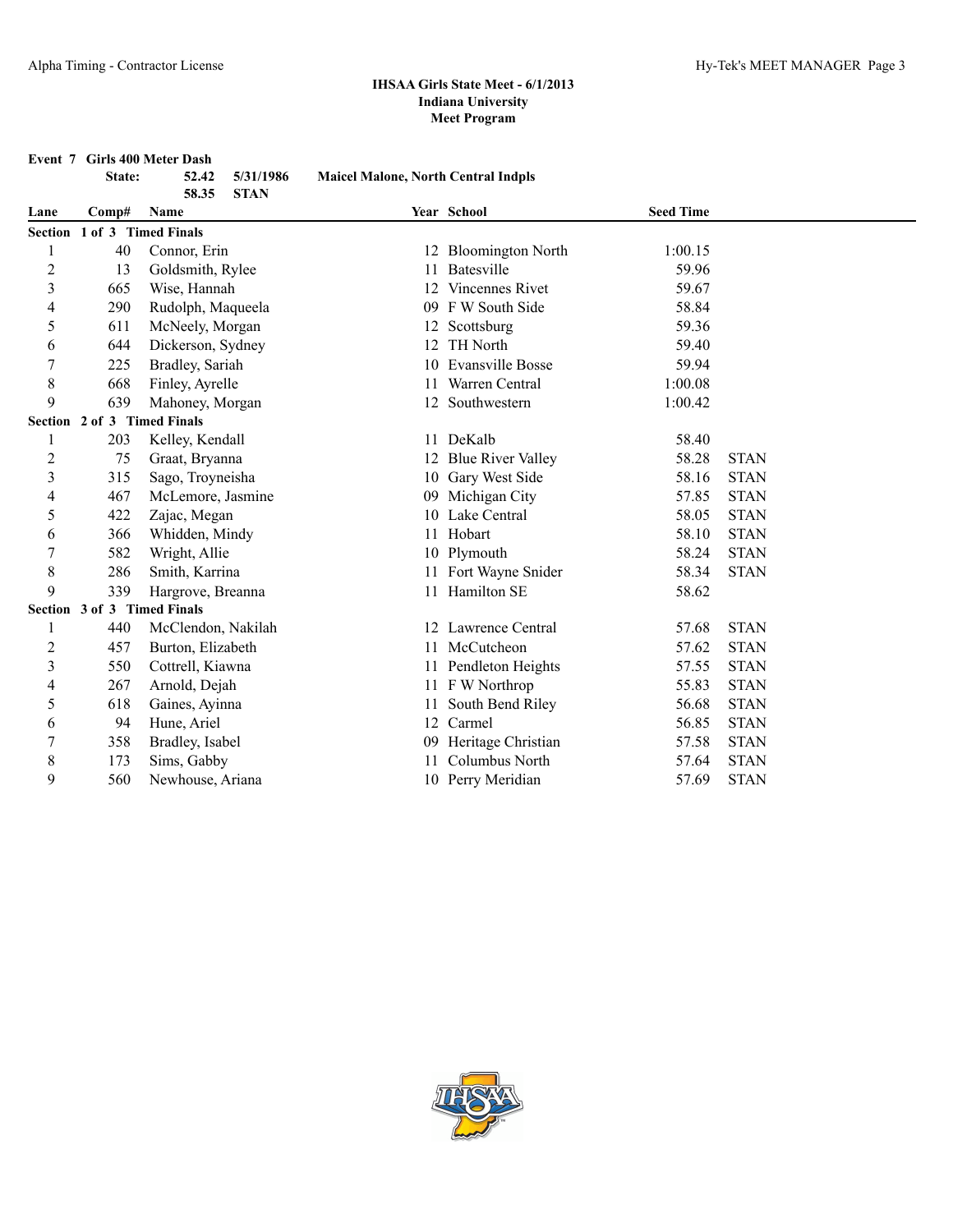|         | State:         | Event 9 Girls 800 Meter Run<br>2:08.91<br>6/4/2011 | <b>Abby Farley, Park Tudor</b> |                          |                  |             |
|---------|----------------|----------------------------------------------------|--------------------------------|--------------------------|------------------|-------------|
|         |                | 2:17.12<br><b>STAN</b>                             |                                |                          |                  |             |
| Lane    | Comp#          | Name                                               |                                | Year School              | <b>Seed Time</b> |             |
|         |                | Section 1 of 2 Timed Finals                        |                                |                          |                  |             |
| $1-1A$  | 73             | Warzyniak, Alexandra                               | 11                             | <b>Bloomington South</b> | 2:17.63          |             |
| $5-1B$  | 442            | Roach, Maddy                                       |                                | 12 Lawrence Central      | 2:18.92          |             |
| $9-1C$  | 595            | Pizer, Paige                                       | 11                             | Portage                  | 2:21.29          |             |
| $13-1D$ | 613            | Green, Aleksey                                     | 11                             | Shakamak                 | 2:22.99          |             |
| $2-2A$  | 518            | Schuster, Sarah                                    | 11                             | Noblesville              | 2:17.70          |             |
| $6-2B$  | 331            | Yuska, Rachel                                      | 10                             | Guerin Catholic          | 2:19.17          |             |
| $10-2C$ | 174            | Sollman, Rachael                                   | 12                             | Columbus North           | 2:21.36          |             |
| $3-3A$  | 691            | Kutis, Beatrice                                    | 12                             | Wes-Del                  | 2:18.11          |             |
| $7-3B$  | 713            | O'Shea, Kelly                                      | 11                             | Wheeler                  | 2:20.24          |             |
| $11-3C$ | 546            | Maier, Meredith                                    | 11                             | Oldenburg Academy        | 2:21.70          |             |
| $4-4A$  | 29             | Marrero, Alethia                                   | 12                             | <b>Ben Davis</b>         | 2:18.88          |             |
| 8-4B    | 196            | McGurk, Kayla                                      | 11                             | Crown Point              | 2:20.99          |             |
| $12-4C$ | 305            | Welch, Haley                                       |                                | 11 Franklin Central      | 2:21.93          |             |
|         |                | Section 2 of 2 Timed Finals                        |                                |                          |                  |             |
| $1-1A$  | 218            | Neeley, Brittany                                   |                                | 12 Eastern (Gre          | 2:11.40          | <b>STAN</b> |
| $5-1B$  | $\overline{c}$ | Beard, Brittany                                    |                                | 12 Angola                | 2:14.17          | <b>STAN</b> |
| $9-1C$  | 574            | Woodford, Samantha                                 |                                | 10 Plainfield            | 2:16.07          | <b>STAN</b> |
| $13-1D$ | 50             | Raphael, Kate                                      | 11                             | <b>Bloomington North</b> | 2:17.21          |             |
| $2-2A$  | 107            | Hippensteel, Olivia                                | 12                             | Carroll (Fw)             | 2:12.70          | <b>STAN</b> |
| $6-2B$  | 647            | Goatee, TaPring                                    | 12                             | TH North                 | 2:14.98          | <b>STAN</b> |
| $10-2C$ | 117            | Stenger, Madison                                   | 12                             | Carroll (Fw)             | 2:16.09          | <b>STAN</b> |
| $14-2D$ | 696            | Daluga, Cailey                                     | 12                             | West Lafayette           | 2:17.62          |             |
| $3-3A$  | 327            | Weatherford, Colleen                               | 12                             | Greencastle              | 2:12.90          | <b>STAN</b> |
| $7-3B$  | 219            | Sprinkles, Jessica                                 | 09                             | Eastern (Gre             | 2:15.29          | <b>STAN</b> |
| $11-3C$ | 20             | Hankenson, Bailee                                  | 11                             | Bellmont                 | 2:16.51          | <b>STAN</b> |
| $4-4A$  | 659            | Welker, Lindsay                                    | 09                             | TH North                 | 2:13.84          | <b>STAN</b> |
| $8-4B$  | 577            | Fisher, Meagan                                     | 12                             | Plymouth                 | 2:15.98          | <b>STAN</b> |
| $12-4C$ | 224            | Moore, Sierra                                      |                                | 10 Elkhart Memorial      | 2:17.03          | <b>STAN</b> |

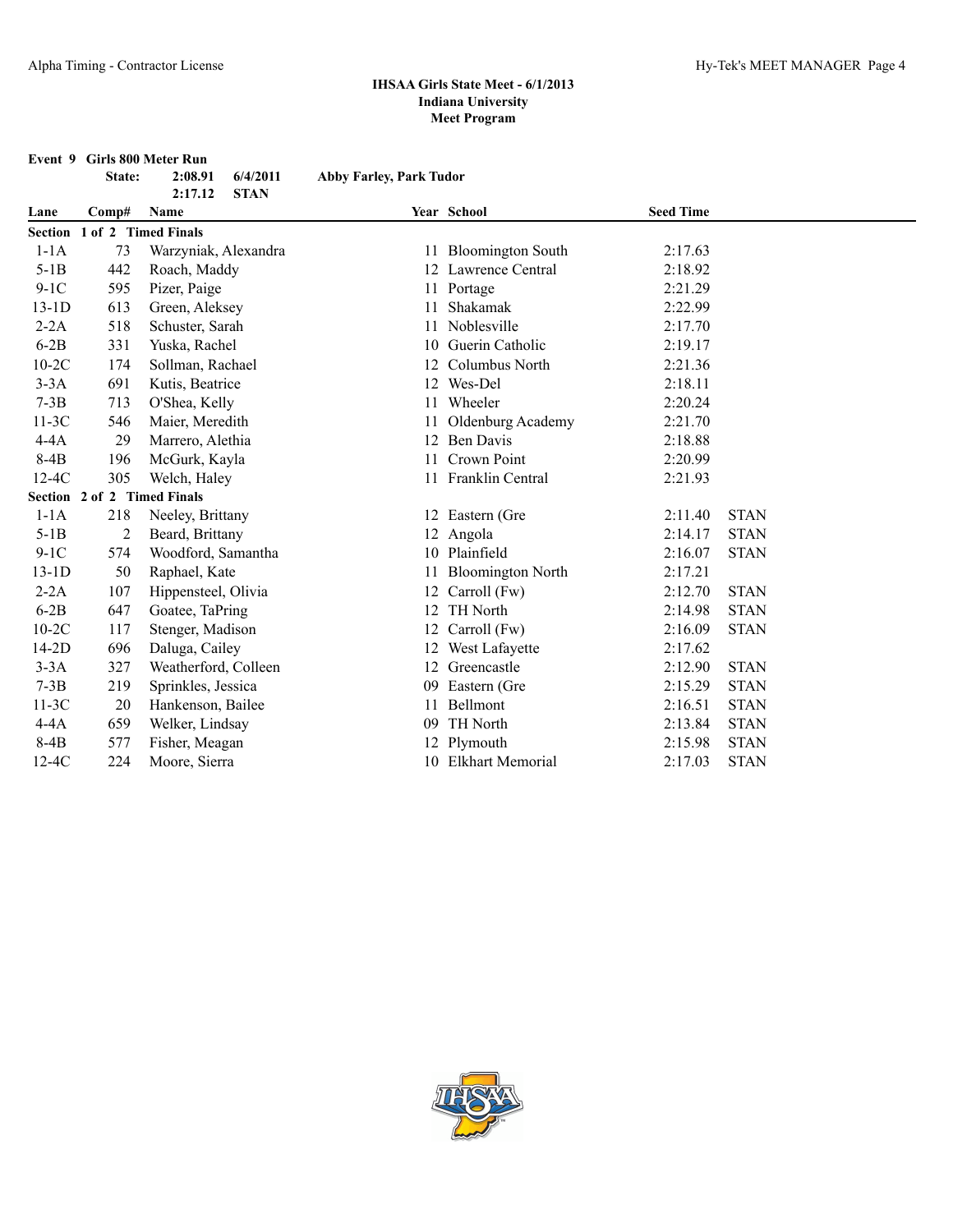| Event 5 Girls 1600 Meter Run |                  |                                   |
|------------------------------|------------------|-----------------------------------|
| State:                       | 4:43.46 6/4/2011 | <b>Waverly Neer, Culver Acade</b> |

|           |       | <b>STAN</b><br>5:04.44 |    |                         |                  |             |
|-----------|-------|------------------------|----|-------------------------|------------------|-------------|
| Lane      | Comp# | Name                   |    | Year School             | <b>Seed Time</b> |             |
| Section   |       | 1 of 1 Timed Finals    |    |                         |                  |             |
| $5-1A$    | 137   | Schoettmer, Victoria   | 12 | Center Grove            | 5:00.84          | <b>STAN</b> |
| $4-1B$    | 509   | Foley, Kendra          |    | 12 Noblesville          | 4:59.83          | <b>STAN</b> |
| $11-1C$   | 156   | Roush, Samantha        | 11 | Columbia City           | 5:05.39          |             |
| $6-2A$    | 162   | Caldwell, Mackenzie    | 11 | Columbus North          | 5:01.18          | <b>STAN</b> |
| $7-2B$    | 224   | Moore, Sierra          | 10 | <b>Elkhart Memorial</b> | 5:01.60          | <b>STAN</b> |
| $12-2C$   | 442   | Roach, Maddy           |    | 12 Lawrence Central     | 5:06.78          |             |
| $1-3A$    | 616   | Farrough, Amanda       |    | 12 South Bend Clay      | 4:58.43          | <b>STAN</b> |
| $8-3B$    | 345   | Nichwitz, Rachel       |    | 10 Hamilton SE          | 5:02.66          | <b>STAN</b> |
| $13-3C$   | 265   | Konow, Marina          | 11 | F W Conc                | 5:08.04          |             |
| $2-4A$    | 217   | Neeley, Bethany        |    | 12 Eastern (Gre         | 4:58.47          | <b>STAN</b> |
| $9-4B$    | 688   | Ray, Sarah             |    | 12 Warsaw Community     | 5:02.69          | <b>STAN</b> |
| 14-4C     | 73    | Warzyniak, Alexandra   |    | 11 Bloomington South    | 5:08.41          |             |
| $3-5A$    | 307   | Hostetler, Abigail     | 11 | Fremont                 | 4:59.30          | <b>STAN</b> |
| $10-5B$   | 101   | Welch, Kelcy           | 11 | Carmel                  | 5:04.21          | <b>STAN</b> |
| $15-5C$   | 389   | Free, Katherine        | 09 | Indpls Cathedral        | 5:09.66          |             |
| $16-6A$   | 425   | Lancioni, Elena        |    | 11 LaPorte              | 5:10.47          |             |
| $21-6B$   | 330   | Austin, Taylor         | 12 | Griffith                | 5:13.06          |             |
| $26-6C$   | 359   | Crews, Sienna          |    | 10 Heritage Hills       | 5:24.20          |             |
| $17-7A$   | 716   | Uebele, Becca          | 11 | Zionsville              | 5:11.14          |             |
| $22-7B$   | 612   | Johnson, Zoey          |    | Seymour                 | 5:14.54          |             |
| 27-7C     | 715   | Wilkins, Rachel        |    | 10 Wood Memorial        | 5:30.42          |             |
| $18-8A$   | 652   | Mundy, Chanli          | 12 | <b>TH</b> North         | 5:12.14          |             |
| $23 - 8B$ | 299   | Nolting, Natalie       | 12 | Franklin Central        | 5:15.56          |             |
| $19-9A$   | 559   | Casey, Kieran          |    | 11 Perry Meridian       | 5:12.75          |             |
| 24-9B     | 633   | Werner, Kyleigh        | 10 | South Central           | 5:16.51          |             |
| 20-10A    | 540   | Lenhart, Shallen       | 10 | Oak Hill                | 5:13.01          |             |
| 25-10B    | 525   | Bosler, Ashton         |    | 10 North Harrison       | 5:19.42          |             |

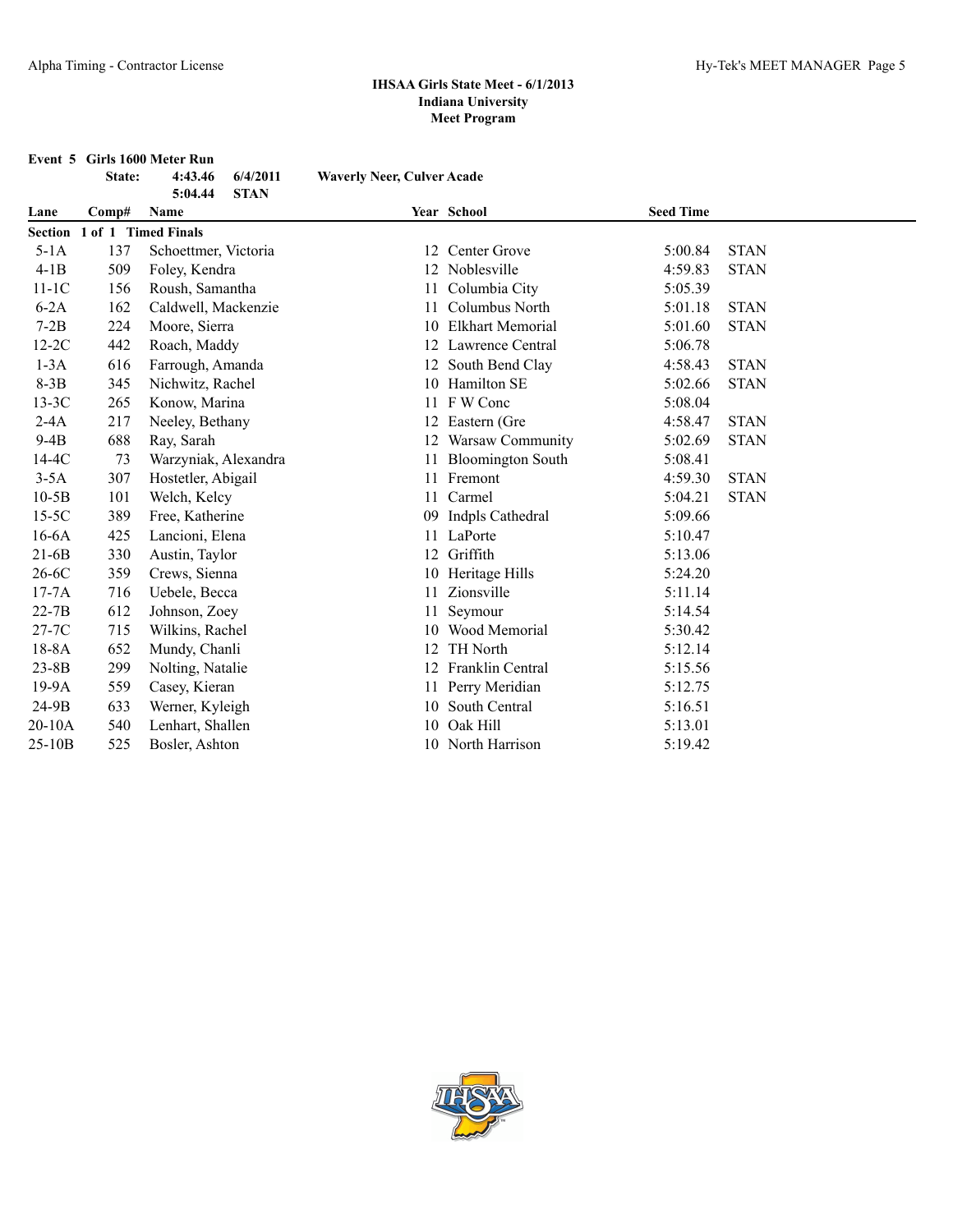| Event 10 Girls 3200 Meter Run<br>10:20.66<br>6/4/2011<br>State:<br><b>Waverly Neer, Culver Acade</b> |                             |                         |    |                          |                  |             |  |  |
|------------------------------------------------------------------------------------------------------|-----------------------------|-------------------------|----|--------------------------|------------------|-------------|--|--|
|                                                                                                      |                             | <b>STAN</b><br>11:10.23 |    |                          |                  |             |  |  |
| Lane                                                                                                 | Comp#                       | Name                    |    | Year School              | <b>Seed Time</b> |             |  |  |
|                                                                                                      | Section 1 of 1 Timed Finals |                         |    |                          |                  |             |  |  |
| $5-1A$                                                                                               | 616                         | Farrough, Amanda        |    | 12 South Bend Clay       | 10:58.35         | <b>STAN</b> |  |  |
| $4-1B$                                                                                               | 101                         | Welch, Kelcy            | 11 | Carmel                   | 10:56.50         | <b>STAN</b> |  |  |
| $11-1C$                                                                                              | 98                          | Schmitz, Ellen          | 12 | Carmel                   | 11:07.20         | <b>STAN</b> |  |  |
| $6-2A$                                                                                               | 688                         | Ray, Sarah              |    | 12 Warsaw Community      | 11:01.50         | <b>STAN</b> |  |  |
| $7-2B$                                                                                               | 306                         | Aldrich, Anna           |    | 12 Fremont               | 11:01.66         | <b>STAN</b> |  |  |
| $12-2C$                                                                                              | 545                         | Billingsley, Sarah      |    | 11 Oldenburg Academy     | 11:07.52         | <b>STAN</b> |  |  |
| $1-3A$                                                                                               | 695                         | Burgess, Bobbie         |    | 12 West Lafayette        | 10:43.70         | <b>STAN</b> |  |  |
| $8-3B$                                                                                               | 4                           | Abramson, Malyka        | 10 | Avon                     | 11:02.10         | <b>STAN</b> |  |  |
| $13-3C$                                                                                              | 137                         | Schoettmer, Victoria    | 12 | Center Grove             | 11:10.18         | <b>STAN</b> |  |  |
| $2-4A$                                                                                               | 471                         | Rohrer, Anna            |    | 10 Mishawaka             | 10:45.36         | <b>STAN</b> |  |  |
| $9-4B$                                                                                               | 556                         | Woods, Madison          | 10 | Penn                     | 11:02.42         | <b>STAN</b> |  |  |
| 14-4C                                                                                                | 116                         | Ruich, Melanie          |    | 12 Carroll (Fw)          | 11:14.66         |             |  |  |
| $3-5A$                                                                                               | 162                         | Caldwell, Mackenzie     | 11 | Columbus North           | 10:55.89         | <b>STAN</b> |  |  |
| $10-5B$                                                                                              | 573                         | Olinger, Brynn          |    | 12 Plainfield            | 11:06.80         | <b>STAN</b> |  |  |
| $15-5C$                                                                                              | 16                          | Beery, Bailey           | 09 | Bellmont                 | 11:15.21         |             |  |  |
| $16-6A$                                                                                              | 425                         | Lancioni, Elena         | 11 | LaPorte                  | 11:17.15         |             |  |  |
| $21-6B$                                                                                              | 652                         | Mundy, Chanli           | 12 | <b>TH</b> North          | 11:29.23         |             |  |  |
| $26-6C$                                                                                              | 525                         | Bosler, Ashton          |    | 10 North Harrison        | 11:46.48         |             |  |  |
| $17-7A$                                                                                              | 549                         | Buck, Alex              | 09 | Pendleton Heights        | 11:21.19         |             |  |  |
| $22-7B$                                                                                              | 77                          | Lies, Hannah            |    | 12 Brebeuf               | 11:31.41         |             |  |  |
| $27-7C$                                                                                              | 558                         | Peter, Cathryn          |    | Perry Central            | 11:46.93         |             |  |  |
| $18-8A$                                                                                              | 426                         | Schoof, Kailee          |    | 09 LaPorte               | 11:24.16         |             |  |  |
| $23 - 8B$                                                                                            | 59                          | Evans, Macy             | 09 | <b>Bloomington South</b> | 11:41.29         |             |  |  |
| 28-8C                                                                                                | 65                          | Lewandowski, Alexis     | 10 | <b>Bloomington South</b> | 11:47.14         |             |  |  |

19-9A 212 Seward, Sophie 11 Eastbrook 11:24.57 24-9B 200 Carpenter, Amy 11 Decatur Central 11:42.98 20-10A 330 Austin, Taylor 12 Griffith 11:28.40 25-10B 234 Effron, Shannon 11 EV Reitz 11:45.31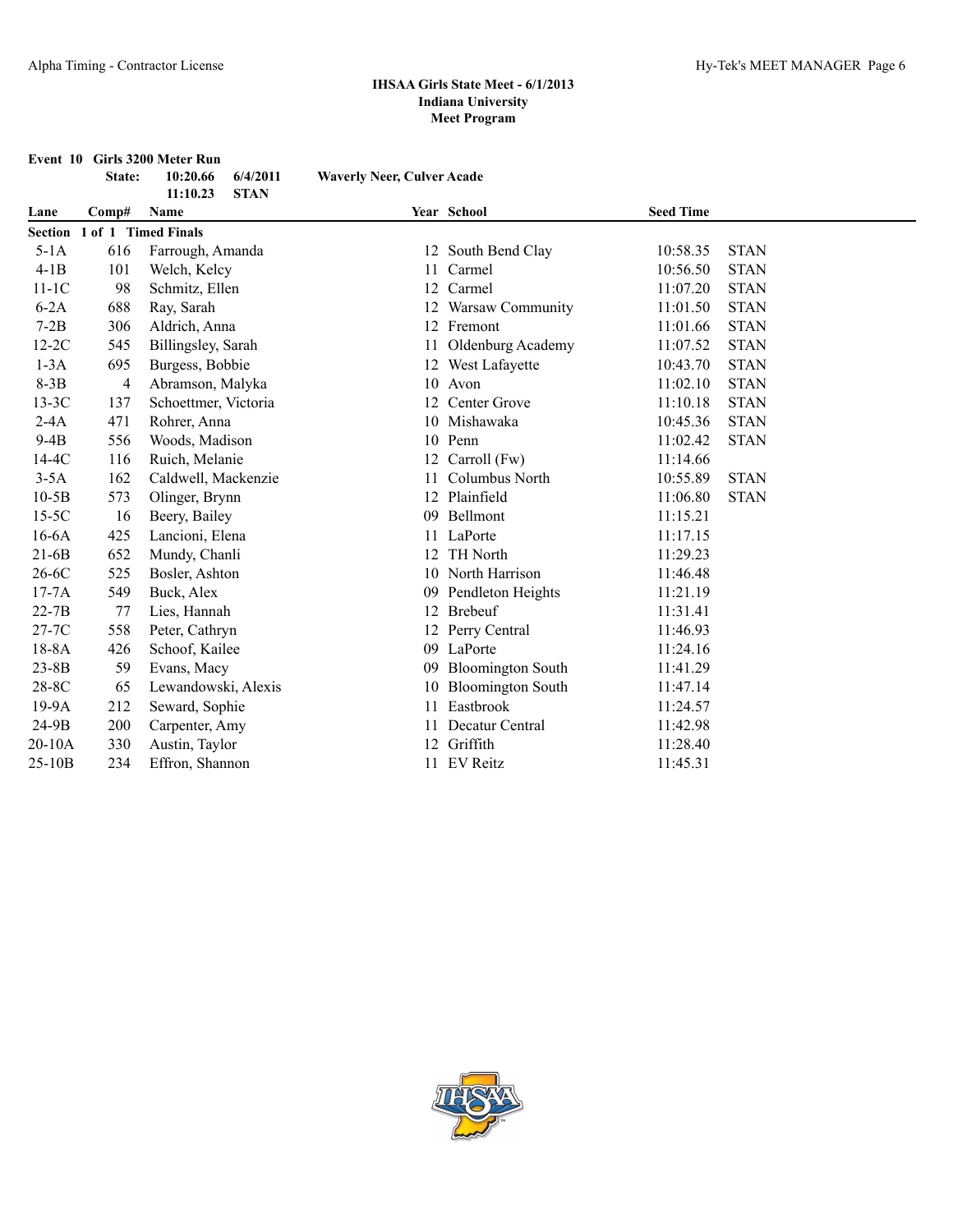#### **Event 3 Girls 100 Meter Hurdles**

**9 Advance: Top 2 Each Heat plus Next 3 Best Times**

**15.07 STAN**

**State: 13.95 6/2005 Vanneisha Ivy, Muncie Central**

| Lane           | Comp#                         | Name               |    | Year School           | <b>Seed Time</b> |             |
|----------------|-------------------------------|--------------------|----|-----------------------|------------------|-------------|
|                | Heat 1 of 3 Prelims           |                    |    |                       |                  |             |
|                | 238                           | Martin, Jenna      |    | 12 EV Reitz           | 15.85            |             |
| 2              | 87                            | Ncube, Sibong      |    | 12 Brownsburg         | 15.61            |             |
| 3              | 222                           | Ashba, Olivia      |    | 12 Edgewood           | 15.32            |             |
| 4              | 667                           | Clay, Dajaie       |    | 12 Warren Central     | 15.10            |             |
| 5              | 264                           | Black, Symone      |    | 11 F W Conc           | 14.20            | <b>STAN</b> |
| 6              | 653                           | Porter, Keirra     | 10 | <b>TH</b> North       | 15.10            |             |
| 7              | 447                           | Brooks, Majaica    | 12 | Lawrence North        | 15.35            |             |
| 8              | 660                           | Brewer, Tasia      |    | 12 TH South           | 15.74            |             |
| 9              | 39                            | Clements, Trinity  |    | 10 Bloomington North  | 16.10            |             |
|                | <b>Prelims</b><br>Heat 2 of 3 |                    |    |                       |                  |             |
| 1              | 614                           | Moore, Dezha       |    | South Bend Adams      | 15.83            |             |
| $\overline{c}$ | 412                           | Bettis, Parriss    | 11 | Lake Central          | 15.47            |             |
| 3              | 452                           | Walton, Keeana     |    | 12 Maconaquah         | 15.29            |             |
| 4              | 664                           | Swenson, Kassidy   |    | 12 Valparaiso         | 15.08            |             |
| 5              | 21                            | Hankenson, Holly   |    | 11 Bellmont           | 14.52            | <b>STAN</b> |
| 6              | 677                           | Redmon, Caitlyn    | 10 | Warren Central        | 15.11            |             |
| 7              | 303                           | Tromble, Mackenzie |    | 12 Franklin Central   | 15.38            |             |
| 8              | 76                            | Lige, Keyera       |    | 12 Bowman             | 15.75            |             |
| 9              | 469                           | Harper, Alexys     |    | 10 Mishawaka          | 16.20            |             |
|                | Heat 3 of 3<br><b>Prelims</b> |                    |    |                       |                  |             |
| <sup>1</sup>   | 398                           | Thomas, Emily      |    | 11 Knightstown        | 15.78            |             |
| 2              | 435                           | Hall, Addison      | 12 | Lawrence Central      | 15.45            |             |
| 3              | 164                           | Gedeon, Debie      | 10 | Columbus North        | 15.27            |             |
| 4              | 332                           | Brown, Sierra      | 11 | Hamilton Heights      | 14.88            | <b>STAN</b> |
| 5              | 391                           | Ertel, Keri        | 10 | Jennings County       | 14.56            | <b>STAN</b> |
| 6              | 278                           | Taylor, Jaquell    |    | 11 F W Northrop       | 15.17            |             |
|                | 35                            | Payne, Evonnie     | 10 | <b>Benton Central</b> | 15.39            |             |
| 8              | 186                           | O'Connell, Jessica |    | Concord               | 15.76            |             |
| 9              | 78                            | Brady, Emily       |    | 10 Brown County       | 16.46            |             |

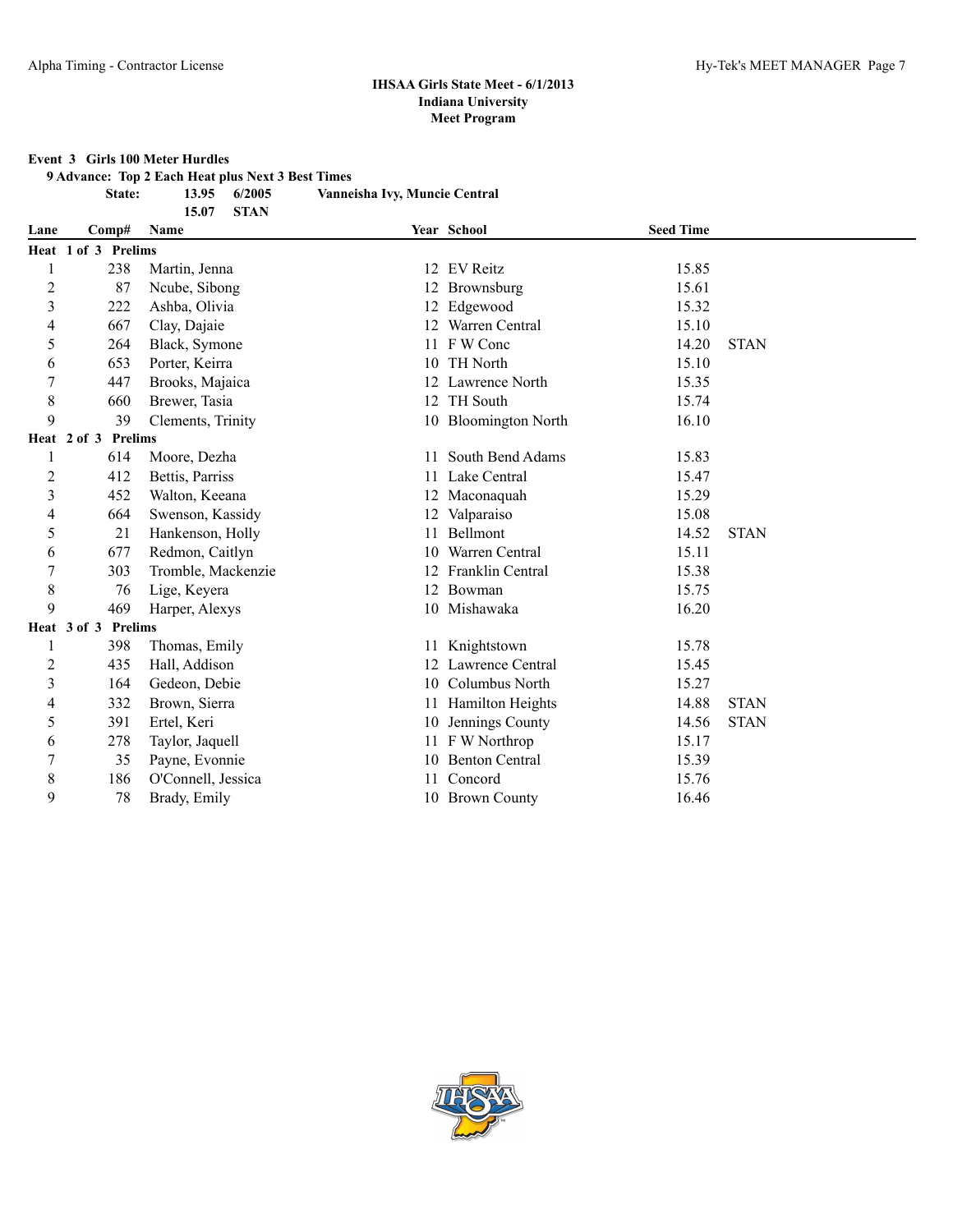**Event 8 Girls 300 Meter Hurdles 45.32 STAN**

**State: 42.03 6/4/2011 Skyler Carpenter, Westview**

|                |                             | 49.94<br><b>DIAIV</b> |    |                          |                  |             |
|----------------|-----------------------------|-----------------------|----|--------------------------|------------------|-------------|
| Lane           | Comp#                       | Name                  |    | Year School              | <b>Seed Time</b> |             |
|                | Section 1 of 3 Timed Finals |                       |    |                          |                  |             |
|                | 39                          | Clements, Trinity     |    | 10 Bloomington North     | 46.80            |             |
| $\overline{c}$ | 322                         | Milheiser, Jordyn     | 10 | Gibson Southern          | 46.56            |             |
| 3              | 660                         | Brewer, Tasia         | 12 | <b>TH</b> South          | 46.50            |             |
| 4              | 503                         | Vogeler, Allison      |    | New Prairie              | 45.92            |             |
| 5              | 473                         | Spence, Ashley        |    | Mishawaka                | 45.99            |             |
| 6              | 232                         | Record, Kiersten      |    | EV Mater Dei             | 46.38            |             |
|                | 693                         | Bittner, Katie        |    | West Lafayette           | 46.55            |             |
| 8              | 54                          | Zerfas, Christina     | 12 | <b>Bloomington North</b> | 46.71            |             |
| 9              | 684                         | Ferguson, Jackie      |    | 11 Warsaw Community      | 47.30            |             |
|                | Section 2 of 3 Timed Finals |                       |    |                          |                  |             |
|                | 451                         | Nida, Victoria        |    | 12 Lowell                | 45.66            |             |
| 2              | 663                         | Bantz, Emily          |    | <b>Union County</b>      | 45.65            |             |
| 3              | 32                          | Vandever, Devyn       | 11 | <b>Ben Davis</b>         | 45.45            |             |
| 4              | 435                         | Hall, Addison         | 12 | Lawrence Central         | 45.00            | <b>STAN</b> |
| 5              | 485                         | Fisher, Mandy         | 12 | Mooresville              | 45.25            | <b>STAN</b> |
| 6              | 186                         | O'Connell, Jessica    | 11 | Concord                  | 45.32            | <b>STAN</b> |
| 7              | 447                         | Brooks, Majaica       |    | 12 Lawrence North        | 45.47            |             |
| 8              | 102                         | Wozniak, Alyssa       |    | 12 Carmel                | 45.65            |             |
| 9              | 270                         | Kempf, Connor         |    | 12 F W Northrop          | 45.74            |             |
|                | Section 3 of 3 Timed Finals |                       |    |                          |                  |             |
|                | 76                          | Lige, Keyera          |    | 12 Bowman                | 44.62            | <b>STAN</b> |
| 2              | 391                         | Ertel, Keri           | 10 | Jennings County          | 44.24            | <b>STAN</b> |
| 3              | 303                         | Tromble, Mackenzie    |    | Franklin Central         | 44.16            | <b>STAN</b> |
| 4              | 264                         | Black, Symone         |    | 11 FW Conc               | 42.58            | <b>STAN</b> |
| 5              | 21                          | Hankenson, Holly      | 11 | Bellmont                 | 43.69            | <b>STAN</b> |
| 6              | 222                         | Ashba, Olivia         |    | Edgewood                 | 44.03            | <b>STAN</b> |
|                | 217                         | Neeley, Bethany       |    | 12 Eastern (Gre          | 44.20            | <b>STAN</b> |
| 8              | 277                         | Skelton, Makelle      |    | 12 F W Northrop          | 44.26            | <b>STAN</b> |
| 9              | 664                         | Swenson, Kassidy      |    | 12 Valparaiso            | 44.82            | <b>STAN</b> |

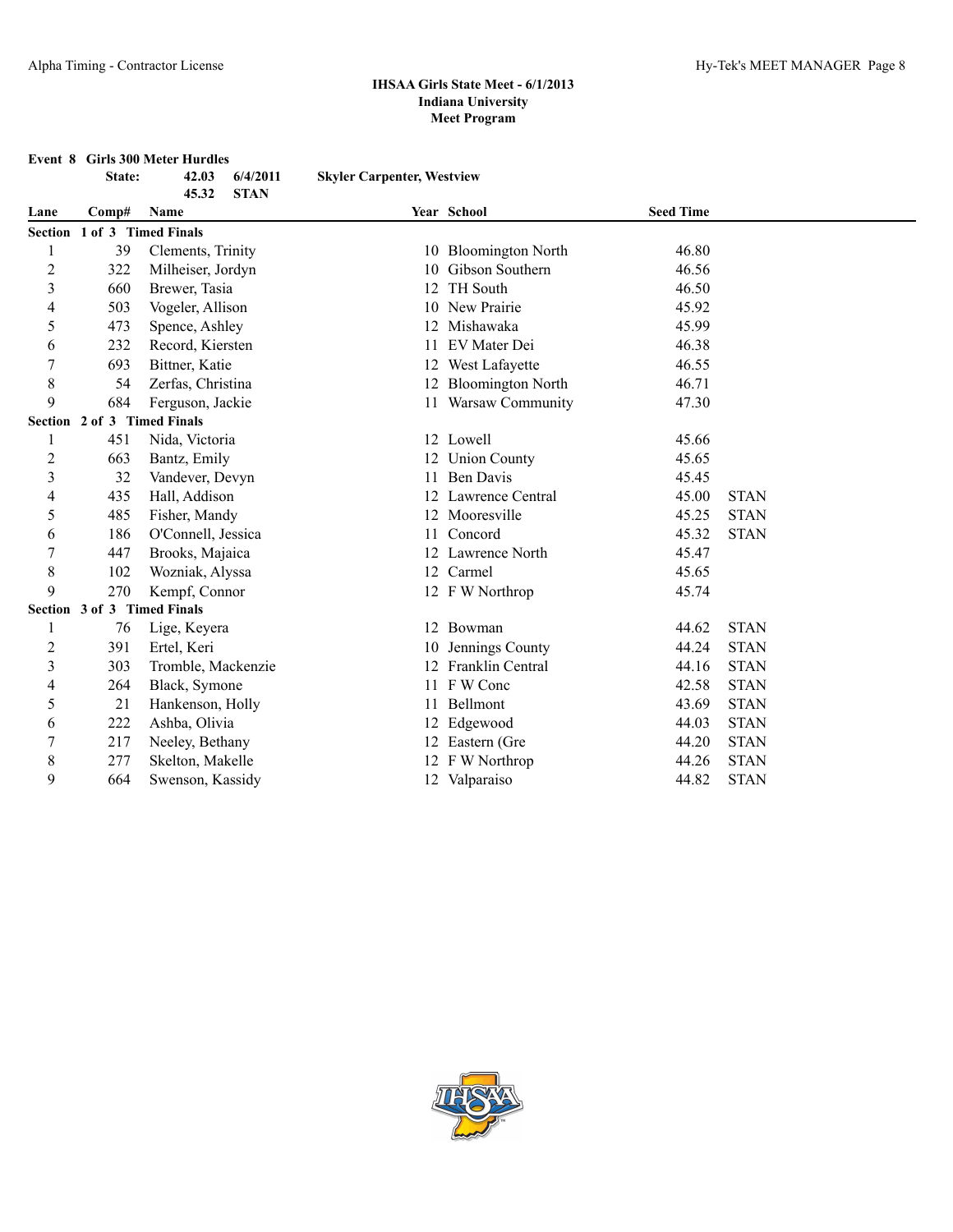**Event 6 Girls 4x100 Meter Relay State: 45.75 6/2003** 

| <b>Ft Wayne Northrup</b> |                                   |
|--------------------------|-----------------------------------|
|                          | <b>Adams, Rox, Carr, Robinson</b> |

|                  | <b>STAN</b><br>48.85          |                                 |                              |                               |  |  |  |  |
|------------------|-------------------------------|---------------------------------|------------------------------|-------------------------------|--|--|--|--|
| Lane             | <b>Team</b><br>Comp#          |                                 | Relay                        | <b>Seed Time</b>              |  |  |  |  |
| <b>Section</b>   | 1 of 3 Timed Finals           |                                 |                              |                               |  |  |  |  |
|                  | <b>East Central</b>           |                                 | A                            | 50.43                         |  |  |  |  |
|                  | 1) 204 Cartuyvelles, Kelli 11 | 2) 208 Gindling, Kendall 09     | 3) 210 Patton, Hannah 11     | 4) 207 Fette, Olivia 10       |  |  |  |  |
|                  | 5) 205 Combs, Kayla 12        | 6) 209 Jackson, Rachel 11       | 7) 206 Dickerson, Brooke 12  | 8) 211 Voltz, Jena 09         |  |  |  |  |
| $\overline{c}$   | Mt. Vernon                    |                                 | A                            | 50.35                         |  |  |  |  |
|                  | 1) 487 Brown, Zoee 10         | 2) 488 Bush, Savannah 09        | 3) 490 Randall, Abby 10      | 4) 491 Ray, Kellen 10         |  |  |  |  |
|                  | 5) 492 Stemple, Lauren 12     |                                 |                              |                               |  |  |  |  |
| 3                | Terre Haute North Vigo        |                                 | A                            | 50.09                         |  |  |  |  |
|                  | 1) 654 Scank, Summer 11       | 2) 653 Porter, Keirra 10        | 3) 646 Fears, Sarah 12       | 4) 656 Stigall, Keeliegh 09   |  |  |  |  |
|                  | 5) 645 Dunbar, Lexus 09       | 6) 643 Decker, Kayla 09         | 7) 655 Schuld, Michaela 10   | 8) 650 Johnson, DaShana 11    |  |  |  |  |
| 4                | Avon                          |                                 | A                            | 49.83                         |  |  |  |  |
|                  | 1) 8 Ellis, Lanique 10        | 2) 9 Ellis, Monique 10          | 3) 10 Heim, Hannah 12        | 4) 11 Johnson, Danyetta 12    |  |  |  |  |
|                  | 5) 6 Beverly, Aaliyah 10      | 6) 7 Cirbo, Taylor 12           | 7) 5 Anderson, Natalie 10    | 8) 12 Keili, Kiya 12          |  |  |  |  |
| 5                | Noblesville                   |                                 | A                            | 49.87                         |  |  |  |  |
|                  | 1) 505 Avila, Brieann 12      | 2) 521 Zatkoff, Genese 11       | 3) 516 Rhyne, Kymberlee 09   | 4) 515 Nicholson, Malashia 11 |  |  |  |  |
|                  | 5) 512 Leer, Sophia 10        | 6) 517 Riverhernandez, Prima 09 | 7) 519 Sherek, Emily 11      | 8) 506 Cox, Deja 09           |  |  |  |  |
| 6                | Concord                       |                                 | A                            | 49.99                         |  |  |  |  |
|                  | 1) 181 DeFreese, Mariah 09    | 2) 178 Bonfiglio, Ciana 10      | 3) 182 Detwiler, Michelle 11 | 4) 186 O'Connell, Jessica 11  |  |  |  |  |
|                  | 5) 177 Beasley, Jaelyn 09     | 6) 179 Bradley, Tantiniya 10    | 7) 185 Newman, Braxton 09    | 8) 180 Buchanan, Casey 09     |  |  |  |  |
| $\boldsymbol{7}$ | New Albany                    |                                 | $\mathbf{A}$                 | 50.36                         |  |  |  |  |
|                  | 1) 498 Stubbins, Markayla 12  | 2) 497 Palmer, Courtney 10      | 3) 494 Bethel, Jayla 11      | 4) 493 Bell, Aaliyah 09       |  |  |  |  |
|                  | 5) 495 Mayfield, Blake 09     | 6) 496 Milam, Reid 12           | 7) 499 Triplett, Rayne 10    | 8) 500 Williams, Nykyeona 10  |  |  |  |  |
| 8                | <b>Bloomington North</b>      |                                 | A                            | 50.58                         |  |  |  |  |
|                  | 1) 44 Good, Kristen 10        | 2) 37 Campbell, Jaela 09        | 3) 46 Heeb, Gracie 09        | 4) 39 Clements, Trinity 10    |  |  |  |  |
|                  | 5) 36 Blair, Crystal 12       | 6) 43 Garman, Mandy 10          | 7) 47 Jordan, Olivia 09      | 8) 49 Newman, Morgan 10       |  |  |  |  |
| 9                | Columbus North                |                                 | A                            | 50.77                         |  |  |  |  |
|                  | 1) 161 Britt, Lindsey 12      | 2) 166 Hofmeister, Malissa 12   | 3) 170 Malone, Olivia 10     | 4) 175 Tompkins, Kaci 12      |  |  |  |  |
|                  | 5) 167 Hyer, Isabel 11        | 6) 171 Meek, Haley 11           | 7) 172 Peters, Janelle 10    | 8) 168 Keaton, Connor 09      |  |  |  |  |
|                  |                               |                                 |                              |                               |  |  |  |  |

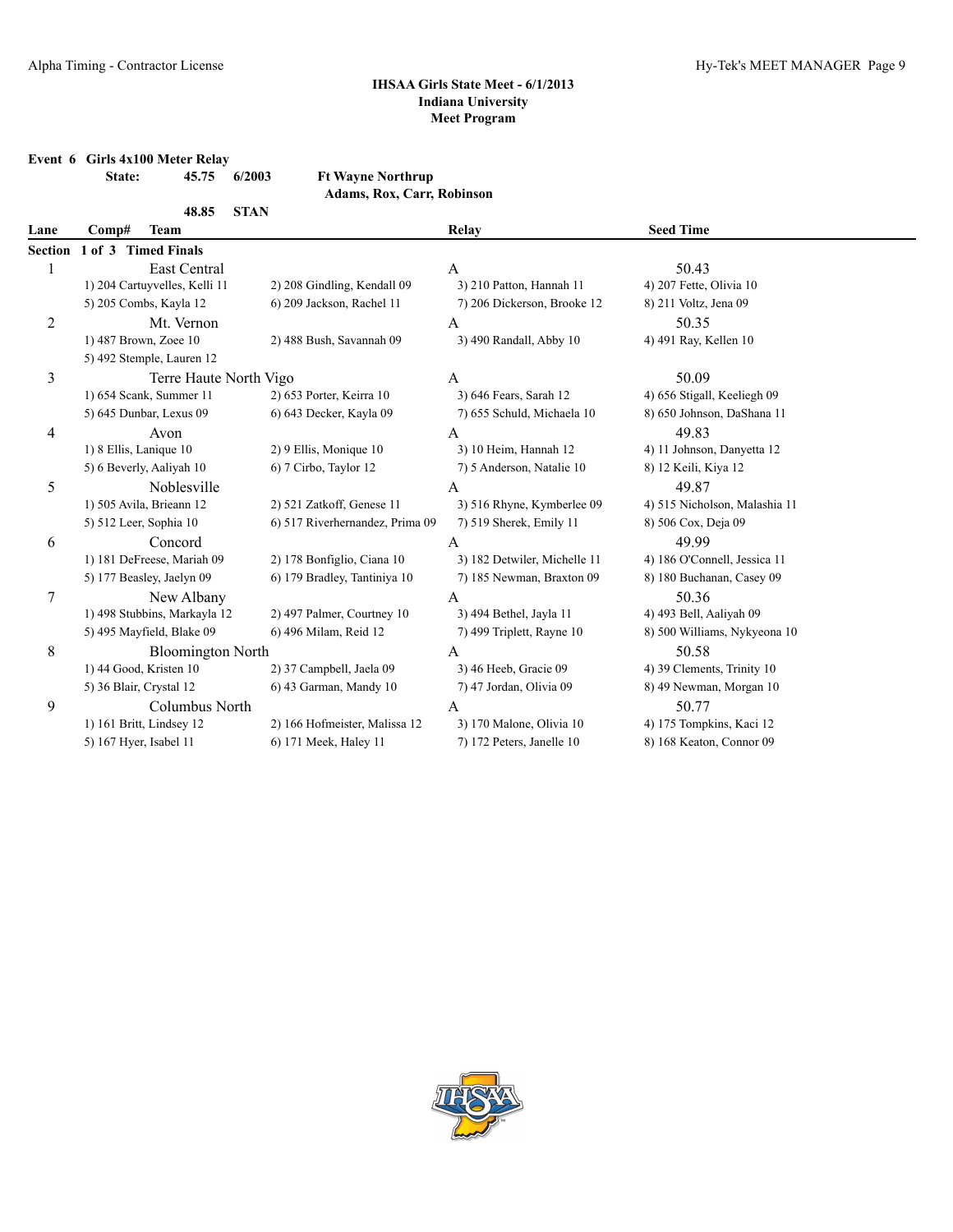#### **Section 2 of 3 Timed Finals...(Event 6 Girls 4x100 Meter Relay)**

| 1              | Portage                      |                               | A                                | 49.63                       |
|----------------|------------------------------|-------------------------------|----------------------------------|-----------------------------|
|                | 1) 585 Boyd, Shakiea 12      | 2) 594 Ostrander, Victoria 10 | 3) 599 Stubblefield, Rochelle 12 | 4) 591 McKnight, Jade 12    |
|                | 5) 592 Melendez, Isabel 10   | 6) 587 Gonzalez, Rachael 12   | 7) 588 Johnson, Jasmine 11       |                             |
| $\overline{2}$ | Gary West Side               |                               | A                                | 49.38                       |
|                | 1) 316 Stalling, Ivorie 10   | 2) 309 Brister, Kayla 12      | 3) 317 Stewart, Ashley 12        | 4) 311 Hunter, Tyeisha 09   |
|                | 5) 313 Mabone, Vanessa 11    | 6) 314 Moore, Keona 12        | 7) 310 Hill, Me'osha 09          | 8) 312 Lampley, Ami 11      |
| 3              | Kankakee Valley              |                               | A                                | 49.37                       |
|                | 1) 394 Jungels, Joli 11      | 2) 393 Jungels, Jenna 09      | 3) 395 Martin, Gabrielle 11      | 4) 396 Mulloy, Leanna 11    |
|                | 5) 392 Ingram, Emily 10      | 6) 397 Seegers, Mykenzie 10   |                                  |                             |
| 4              | Merrillville                 |                               | A                                | 48.98                       |
|                | 1) 466 Williams, Briana 12   | 2) 461 Harper, Airrica 12     | 3) 464 Samuels, Stephanie 12     | 4) 463 Peppers, Anjelica 12 |
|                | 5) 462 Key, Kiara 09         | 6) 460 Gridiron, Christian 09 | 7) 465 Smith, Alize' 10          | 8) 459 Dillard, Shequida 12 |
| 5              | Evansville Reitz Memorial    |                               | A                                | 49.26                       |
|                | 1) 233 Armstead, Aaliyah 10  | 2) 237 Krampe, Kynedi 12      | 3) 238 Martin, Jenna 12          | 4) 241 Mulzer, Morgan 12    |
|                | 5) 243 Strobel, Clair 11     | 6) 240 Mulzer, Mallory 09     |                                  |                             |
| 6              | <b>Bloomington South</b>     |                               | A                                | 49.32                       |
|                | 1) 57 Conrad, Isabelle 11    | 2) 67 Morrone, Emily 10       | 3) 55 Bomba, Cydney 09           | 4) 62 Grabowski, Megan 09   |
|                | 5) 66 Miller, Rae 11         | 6) 61 Finley, Emily 09        | 7) 69 Sapal, Charlene 11         | 8) 72 Turnbull, Brooke 10   |
| 7              | Kokomo                       |                               | A                                | 49.62                       |
|                | 1) 403 Lancaster, Brianna 11 | 2) 404 Martin, Ma-Ryssa 11    | 3) 407 Pugh, Raven 11            | 4) 408 Wallace, Iesha 11    |
|                | 5) 401 Eddingtion, Andria 12 | 6) 405 Miller, Deju 09        | 7) 402 Fowler, Brayana 12        | 8) 400 Cole, Darryelle 10   |
| 8              | Carroll (Fort Wayne)         |                               | A                                | 49.66                       |
|                | 1) 103 Bevineau, Makenzy 11  | 2) 115 Poynter, Amy 12        | 3) 110 Marano, Kyley 12          | 4) 109 MacDonald, Claire 09 |
|                | 5) 108 Leonard, Kori 09      | 6) 113 Murphy, Kaitlin 12     | 7) 114 Piepho, Arden 12          | 8) 105 Crawford, Sara 12    |
| 9              | South Bend Saint Joseph's    |                               | A                                | 49.83                       |
|                | 1) 631 Staud, Rachel 12      | 2) 627 Kambol, Sam 09         | 3) 632 Weaver, Michelle 10       | 4) 625 Feldkamp, Kaleigh 09 |
|                | 5) 629 Lindzy, Emily 11      | 6) 630 Marriott, Alissa 09    | 7) 628 Kearney, Erin 11          | 8) 626 Han, Emily 11        |
|                |                              |                               |                                  |                             |

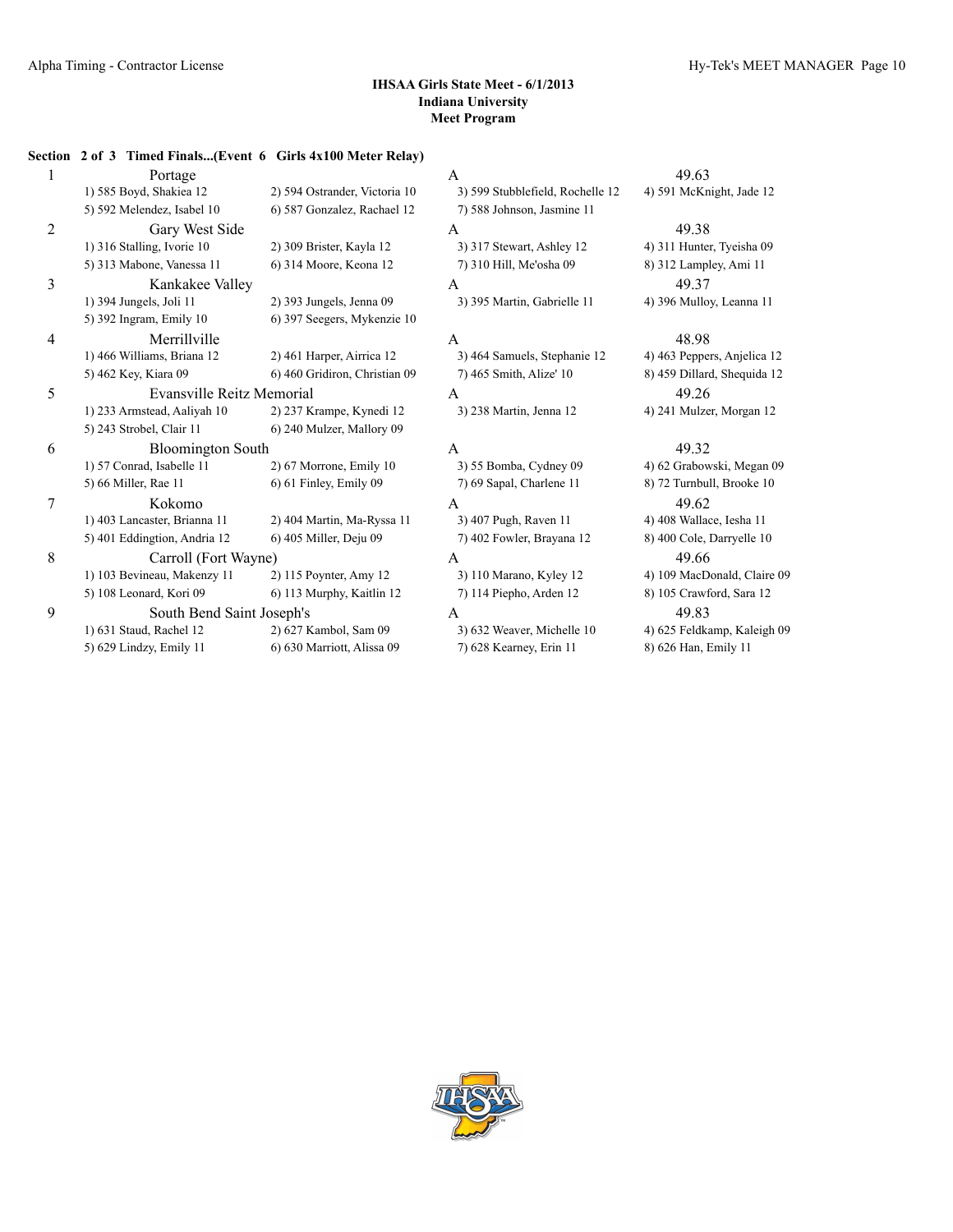#### **Section 3 of 3 Timed Finals...(Event 6 Girls 4x100 Meter Relay)**

| 1              | Fishers                                                   |                             | A                               | 48.88                       |
|----------------|-----------------------------------------------------------|-----------------------------|---------------------------------|-----------------------------|
|                | 1) 249 Berndt, Salynda 10                                 | 2) 260 White, Bre 11        | 3) 257 Smith, Alexxus 10        | 4) 259 Weisenbach, Erin 12  |
|                | 5) 248 Banks, Brooklyn 09                                 | 6) 258 Sweany, Sophie 09    | 7) 255 Lewis, Lauren 09         | 8) 251 Harris, Allie 10     |
| $\overline{2}$ | Lawrence Central                                          |                             | A                               | 48.40<br><b>STAN</b>        |
|                | 1) 445 Stott, Lakara 09                                   | 2) 436 Herring, Kyndal 09   | 3) 443 Shelton, Audrey 11       | 4) 431 Dulaney, Naiomi 12   |
|                | 5) 440 McClendon, Nakilah 12                              | 6) 434 George, Jalacia 10   | 7) 444 Smith, Kayla 10          | 8) 433 Frischmann, Leah 11  |
| 3              | Pike                                                      |                             | A                               | 48.28<br><b>STAN</b>        |
|                | 1) 568 Jackson, Kim 10                                    | 2) 566 Haney, Morgan 11     | 3) 563 Ford, Malaysia 11        | 4) 572 Yeadon, Chelsea 12   |
|                | 5) 569 Robinson, Kourtney 11                              | 6) 564 Gray, Ariel 10       |                                 |                             |
| 4              | <b>Ben Davis</b>                                          |                             | A                               | <b>STAN</b><br>47.68        |
|                | 1) 26 Caudle, Maya 11                                     | 2) 28 Jones, Briana 12      | 3) 34 Woodson, Ra'Von 09        | 4) 29 Marrero, Alethia 12   |
|                | 5) 30 Mason, MaKaria 11                                   | 6) 31 McDaniel, Taylor 09   | 7) 27 Collier, Dajia 09         |                             |
| 5              | Fort Wayne Northrop                                       |                             | A                               | <b>STAN</b><br>47.81        |
|                | 1) 271 Krantz, Jailyn 10                                  | 2) 273 McGee, Amber 10      | 3) 278 Taylor, Jaquell 11       | 4) 277 Skelton, Makelle 12  |
|                | 5) 276 Scott, Alexis 11                                   |                             |                                 |                             |
| 6              | <b>Hamilton Southeastern</b>                              |                             | A                               | <b>STAN</b><br>47.96        |
|                | 1) 333 Allaben, Hannah 11                                 | 2) 348 Seymour, Kayla 11    | 3) 337 Goens, Katherine 12      | 4) 338 Goggans, Brittany 11 |
|                | 5) 340 Jenkins, Alexa 09                                  | 6) 351 Wigfall, Keyandra 12 | 7) 336 Carver, Indya 12         |                             |
| 7              | Fort Wayne Snider                                         |                             | A                               | 48.67<br><b>STAN</b>        |
|                | 1) 288 Wallace Coleman, Riyanna 122) 289 White, Tayler 12 |                             | 3) 284 Posey, Mariah 11         | 4) 281 Hicks, Christiana 12 |
|                | 5) 282 McCoun, Lateesha 10                                | 6) 280 Edmond, Tiara 10     | 7) 285 Sanders, Nadriauna 09    | 8) 283 Moore, Bryanna 12    |
| 8              | Mishawaka                                                 |                             | A                               | 48.90                       |
|                | 1) 469 Harper, Alexys 10                                  | 2) 475 Wakes, Chelsey 12    | 3) 472 Roth, Hannah 11          | 4) 473 Spence, Ashley 12    |
|                | 5) 474 Trejo, Precious 09                                 | 6) 468 Day, Kennedy 09      |                                 |                             |
| 9              | Warren Central                                            |                             | A                               | 48.90                       |
|                | 1) 666 Byrdsong, Bryeana 09                               | 2) 671 Harris, Ashanetta 11 | 3) 673 Jackson, Oschtisha 11    | 4) 674 Jarrett, Reagan 09   |
|                | 5) 667 Clay, Dajaie 12                                    | 6) 675 Jordan, Jasmyne 10   | 7) 676 Pennington, Keishiana 10 | 8) 679 Webster, Dasia 09    |
|                |                                                           |                             |                                 |                             |

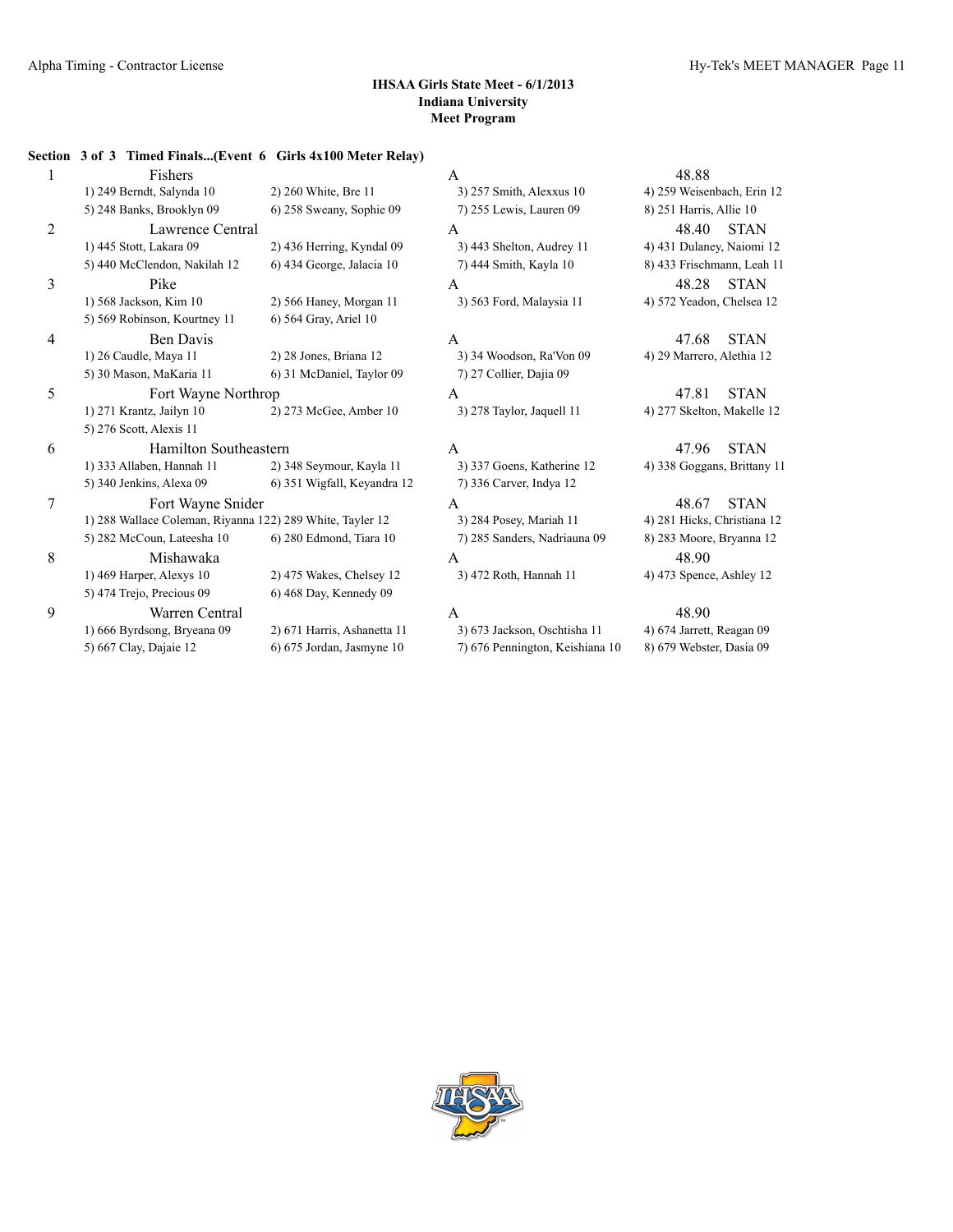**Event 11 Girls 4x400 Meter Relay**

| e: | 3:47.37 | 6/4/2 |
|----|---------|-------|
|    |         |       |

# **State: 3:47.37 6/4/2011 Lawrence North, Law. North**

| 3:58.51 | <b>STAN</b> |
|---------|-------------|
|         |             |

| Lawrence North, Law. North                |  |  |  |  |  |
|-------------------------------------------|--|--|--|--|--|
| M Brooks, A Franklin, A Spencer, C Miller |  |  |  |  |  |

| Lane    | <b>Team</b><br>Comp#        |                                | Relay                         | <b>Seed Time</b>              |  |
|---------|-----------------------------|--------------------------------|-------------------------------|-------------------------------|--|
| Section | 1 of 3 Timed Finals         |                                |                               |                               |  |
|         | Gibson Southern             |                                | A                             | 4:07.35                       |  |
|         | 1) 318 Almon, Lauren 12     | 2) 319 Bittner, Holly 09       | 3) 320 Gifford, Madeline 09   | 4) 321 Hasenour, Kylie 09     |  |
|         | 5) 322 Milheiser, Jordyn 10 | 6) 323 Raley, Madelene 09      | 7) 324 Ungetheim, Lauren 11   | 8) 325 Weiss, Rachel 09       |  |
| 2       | Columbus North              |                                | A                             | 4:05.73                       |  |
|         | 1) 170 Malone, Olivia 10    | 2) 173 Sims, Gabby 11          | 3) 174 Sollman, Rachael 12    | 4) 166 Hofmeister, Malissa 12 |  |
|         | 5) 158 Bandy, Megan 10      | 6) 172 Peters, Janelle 10      | 7) 163 Cunningham, Kelsey 11  | 8) 165 Herrick, Amelia 10     |  |
| 3       | <b>Bloomington South</b>    |                                | A                             | 4:05.46                       |  |
|         | 1) 60 Fickel, Veronica 10   | 2) 67 Morrone, Emily 10        | 3) 64 Kane, Madeline 10       | 4) 63 Hoffman, Sarah 12       |  |
|         | 5) 58 Derheimer, Lainey 11  | 6) 68 Richards, Ellen 09       | 7) 73 Warzyniak, Alexandra 11 | 8) 74 Weidner, Alexis 10      |  |
| 4       | Warsaw Community            |                                | A                             | 4:03.17                       |  |
|         | 1) 686 Kratzsch, Megan 10   | 2) 682 Eckert, Nicole 10       | 3) 690 Worrell, Tennie 10     | 4) 684 Ferguson, Jackie 11    |  |
|         | 5) 685 Harvuot, Ann 11      | 6) 680 Dawson, Hannah 09       | 7) 689 Rich, Audrey 09        | 8) 683 Farling, Courtney 11   |  |
| 5       | <b>Bloomington North</b>    |                                | A                             | 4:03.47                       |  |
|         | 1) 40 Connor, Erin 12       | 2) 46 Heeb, Gracie 09          | 3) 39 Clements, Trinity 10    | 4) 50 Raphael, Kate 11        |  |
|         | 5) 48 Mallory, Allison 11   | 6) 49 Newman, Morgan 10        | 7) 37 Campbell, Jaela 09      | 8) 54 Zerfas, Christina 12    |  |
| 6       | Concord                     |                                | A                             | 4:04.79                       |  |
|         | 1) 178 Bonfiglio, Ciana 10  | 2) 180 Buchanan, Casey 09      | 3) 181 DeFreese, Mariah 09    | 4) 186 O'Connell, Jessica 11  |  |
|         | 5) 184 Madison, Micala 11   | 6) 183 Field, Cassidy 12       | 7) 187 Smart, Janell 12       | 8) 188 Staggs, Gabrielle 10   |  |
| $\tau$  | <b>Evansville Bosse</b>     |                                | A                             | 4:07.31                       |  |
|         | 1) 225 Bradley, Sariah 10   | 2) 230 Weatherall, LaQuisha 12 | 3) 227 Madison, Kennedy 10    | 4) 229 Washington, Jasmine 11 |  |
|         | 5) 228 Spencer, Destiny 10  | 6) 226 Hunter, Yamani 10       |                               |                               |  |
| 8       | South Bend Riley            |                                | A                             | 4:08.06                       |  |
|         | 1) 621 Jackson, Breaunna 12 | 2) 622 O'Neal, Kacie 10        | 3) 618 Gaines, Ayinna 11      | 4) 620 Hudson, Sequia 10      |  |
|         | 5) 617 Alexander, Taylor 09 | 6) 619 Heckaman, Shelby 11     | 7) 623 Rife, Jessica 11       | 8) 624 Wise, Angie 09         |  |
| 9       | Providence                  |                                | A                             | 4:09.24                       |  |
|         | 1) 601 Bass, Alyson 09      | 2) 603 Corby, Haley 12         | 3) 606 Solis, Charmaine 11    | 4) 605 Mattingly, Leah 12     |  |
|         | 5) 604 Grantz, Brooklin 09  | 6) 602 Betz, Maryashly 12      | 7) 607 Wingate, Anna 09       |                               |  |

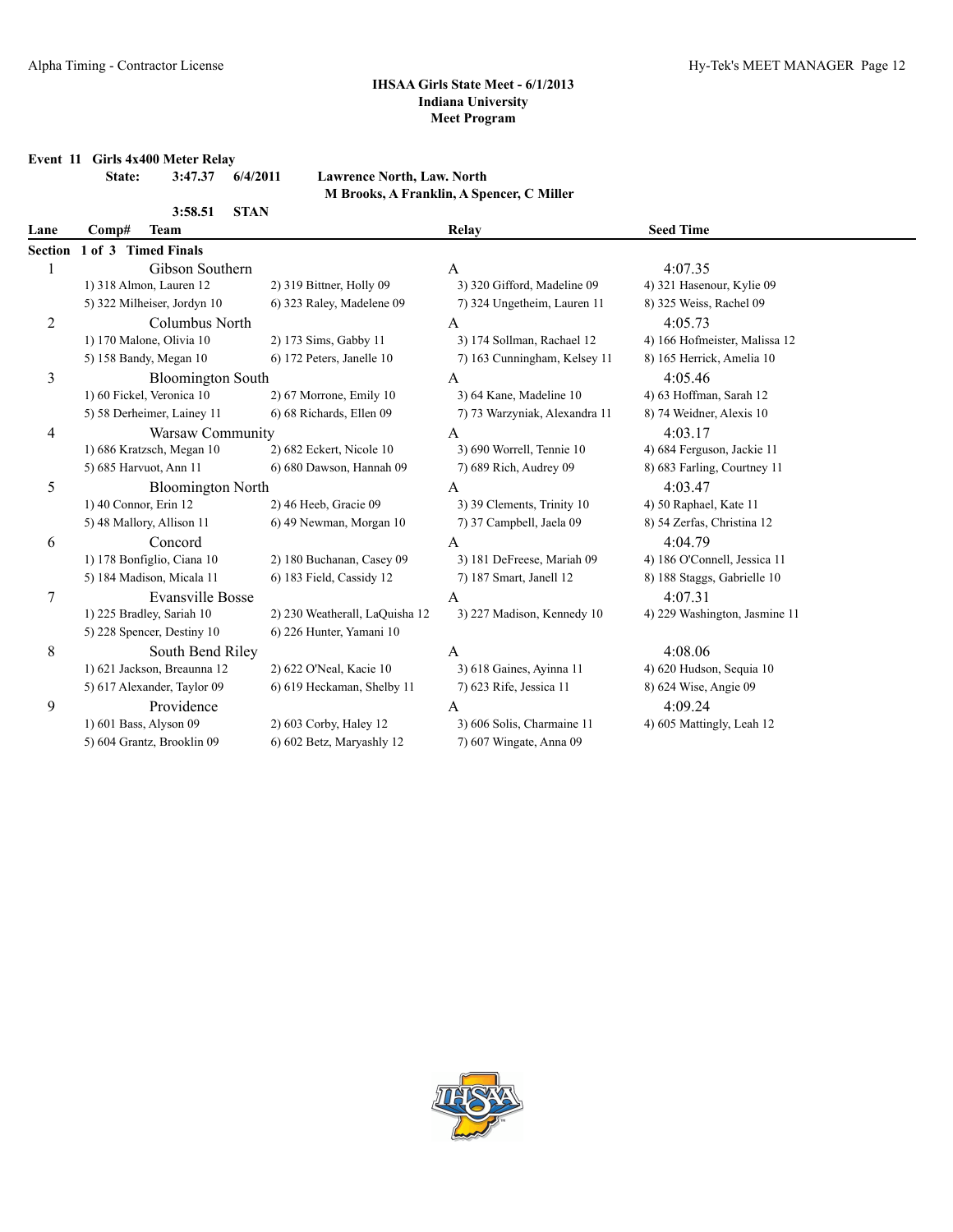**Section 2 of 3 Timed Finals...(Event 11 Girls 4x400 Meter Relay)**

|   | Warren Central              |                                 | A                               | 4:01.19                      |
|---|-----------------------------|---------------------------------|---------------------------------|------------------------------|
|   | 1) 668 Finley, Ayrelle 11   | 2) 673 Jackson, Oschtisha 11    | 3) 674 Jarrett, Reagan 09       | 4) 678 Taylor, Natalia 11    |
|   | 5) 666 Byrdsong, Bryeana 09 | 6) 670 Garrison, Brianna 11     | 7) 676 Pennington, Keishiana 10 | 8) 672 Jackson, Joye 10      |
| 2 | Crown Point                 |                                 | A                               | 4:00.59                      |
|   | 1) 193 Horn, Jorie 11       | 2) 195 Marcinkowski, Mikayla 12 | 3) 196 McGurk, Kayla 11         | 4) 192 Beckham, Bailey 12    |
|   | 5) 191 Baker, Abigail 10    | 6) 197 Mellady, Katelyn 10      |                                 |                              |
| 3 | Oak Hill                    |                                 | A                               | 4:00.20                      |
|   | 1) 542 Moffitt, Janae 10    | 2) 538 Harper, Christine 12     | 3) 543 Smith, Layne 12          | 4) 540 Lenhart, Shallen 10   |
|   | 5) 541 McDivitt, Hannah 10  | 6) 537 Begley, Hunter 9         | 7) 539 Hobbs, Krista 11         | 8) 544 Thompson, Danielle 12 |
| 4 | Chesterton                  |                                 | A                               | 3:59.34                      |
|   | 1) 140 Acevedo, Ana 09      | 2) 141 Bell, Desiree 09         | 3) 147 Lindahl, Kaylee 09       | 4) 145 Kincy, Jordyn 11      |
|   | 5) 148 Peters, Autianna 10  | 6) 144 Homme, Kristen 11        | 7) 149 Scott, Kassidy 10        | 8) 150 Sink, Leah 09         |
| 5 | <b>Ben Davis</b>            |                                 | A                               | 3:59.75                      |
|   | 1) 32 Vandever, Devyn 11    | 2) 28 Jones, Briana 12          | 3) 29 Marrero, Alethia 12       | 4) 25 Brahm, Constance 10    |
|   | 5) 26 Caudle, Maya 11       | 6) 33 White, Azia 10            | 7) 34 Woodson, Ra'Von 09        |                              |
| 6 | Pike                        |                                 | A                               | 3:59.84                      |
|   | 1) 571 Williams, Sadarah 11 | 2) 563 Ford, Malaysia 11        | 3) 562 Campbell, Danielle 10    | 4) 561 Bessiake, Michelle 12 |
|   | 5) 565 Green, Victoria 09   | 6) 566 Haney, Morgan 11         | 7) 564 Gray, Ariel 10           | 8) 570 Ross, Jordyn 09       |
| 7 | Hamilton Southeastern       |                                 | A                               | 4:01.08                      |
|   | 1) 338 Goggans, Brittany 11 | 2) 339 Hargrove, Breanna 11     | 3) 342 Mager, Ashley 09         | 4) 347 Schmok, Erica 11      |
|   | 5) 349 Stein, Ally 12       | 6) 348 Seymour, Kayla 11        | 7) 345 Nichwitz, Rachel 10      | 8) 352 Zuber, Samantha 11    |
| 8 | Terre Haute North Vigo      |                                 | A                               | 4:01.33                      |
|   | 1) 659 Welker, Lindsay 09   | 2) 644 Dickerson, Sydney 12     | 3) 648 Gomes-Kuehner, Jordan 11 | 4) 647 Goatee, TaPring 12    |
|   | 5) 653 Porter, Keirra 10    | 6) 656 Stigall, Keeliegh 09     | 7) 658 Van bever, Hannah 09     | 8) 642 Conley, Jessi 11      |
| 9 | <b>Franklin Central</b>     |                                 | A                               | 4:02.86                      |
|   | 1) 293 Archer, Kennedy 10   | 2) 296 Kendall, Kaitlyn 11      | 3) 297 Koehl, Olivia 09         | 4) 303 Tromble, Mackenzie 12 |
|   | 5) 300 Talhelm, Brooke 09   | 6) 295 Cook, Bailey 10          | 7) 302 Tibbs, Tamara 12         | 8) 305 Welch, Haley 11       |
|   |                             |                                 |                                 |                              |

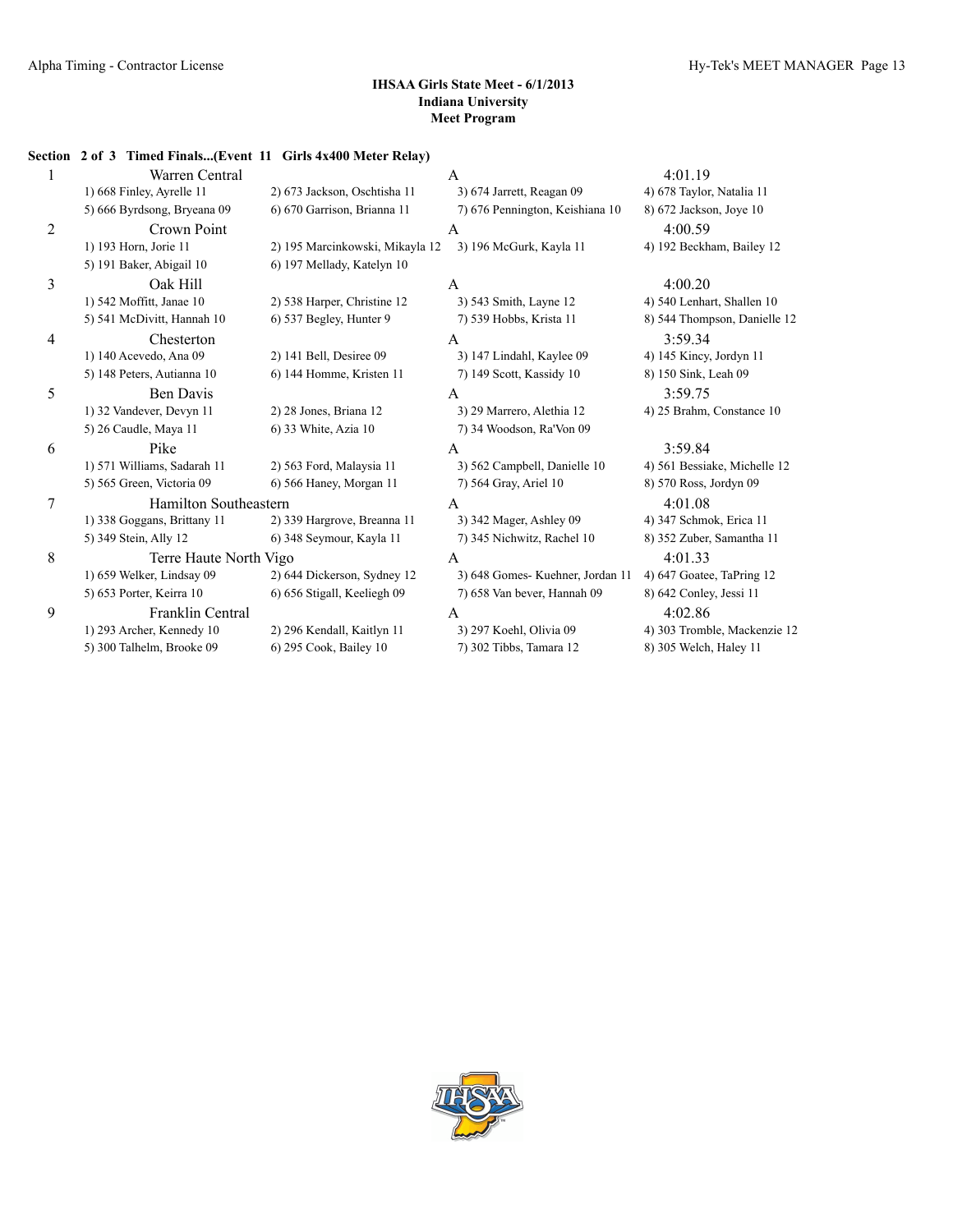# **Section 3 of 3 Timed Finals...(Event 11 Girls 4x400 Meter Relay)** 1 Fort Wayne Snider A 3:58.62 1) 286 Smith, Karrina 11 2) 284 Posey, Mariah 11 3) 281 Hicks, Christiana 12 4) 280 Edmond, Tiara 10 5) 285 Sanders, Nadriauna 09 6) 279 Ditaway, Loran 10 7) 287 Tippmann, Alixandria 12 8) 288 Wallace Coleman, Riyanna 12 2 Lawrence Central A 3:57.04 STAN 1) 436 Herring, Kyndal 09 2) 440 McClendon, Nakilah 12 3) 435 Hall, Addison 12 4) 431 Dulaney, Naiomi 12 5) 434 George, Jalacia 10 6) 442 Roach, Maddy 12 7) 445 Stott, Lakara 09 8) 446 Thomas, Brandi 12 3 Bellmont A 3:56.90 STAN 1) 18 Gunsett, Emily 09 2) 20 Hankenson, Bailee 11 3) 21 Hankenson, Holly 11 4) 22 Harvey, Alexis 12 5) 19 Hamrick, Ashley 09 6) 24 Strickler, Alyssa 11 7) 23 Norby, Allyson 10 8) 17 Fruchte, Andrea 12 4 Fort Wayne Northrop A 3:51.98 STAN 1) 267 Arnold, Dejah 11 2) 272 McCuiston, Victoria 11 3) 277 Skelton, Makelle 12 4) 273 McGee, Amber 10 5) 276 Scott, Alexis 11 6) 270 Kempf, Connor 12 7) 278 Taylor, Jaquell 11 5 Eastern (Greentown) A 3:56.05 STAN 1) 214 Ewing, Avery 10 2) 217 Neeley, Bethany 12 3) 219 Sprinkles, Jessica 09 4) 218 Neeley, Brittany 12 5) 215 Jones, Carly 09 6) 221 White, Elena 11 6 Carmel A 3:56.61 STAN 1) 90 Dixon, Rachel 09 2) 91 Etgen, Cami 11 3) 94 Hune, Ariel 12 4) 102 Wozniak, Alyssa 12 5) 95 Kress, Megan 09 6) 96 Miller, Samantha 09 7) 97 Royster, Khaila 12 8) 88 Ciresi, Colette 12 7 Fishers A 3:57.44 STAN 1) 250 Gorgol, Molly 11 2) 251 Harris, Allie 10 3) 252 Hochstedler, Alex 11 4) 260 White, Bre 11 5) 256 Milton, Maddie 09 6) 259 Weisenbach, Erin 12 7) 254 Langhals, Erika 12 8 Carroll (Fort Wayne) A 3:58.73 1) 114 Piepho, Arden 12 2) 115 Poynter, Amy 12 3) 110 Marano, Kyley 12 4) 117 Stenger, Madison 12 5) 105 Crawford, Sara 12 6) 107 Hippensteel, Olivia 12 7) 113 Murphy, Kaitlin 12 8) 118 Wise, Londyn 11 9 Lake Central A 3:58.82 1) 414 DiNino, Renee 2) 419 Tyler, Alex 3) 421 Widowfield, Alex 11 4) 422 Zajac, Megan 10 5) 418 Olson, Morgan 6) 423 Zwoll, Gabby 11 7) 415 Huber, Autumn

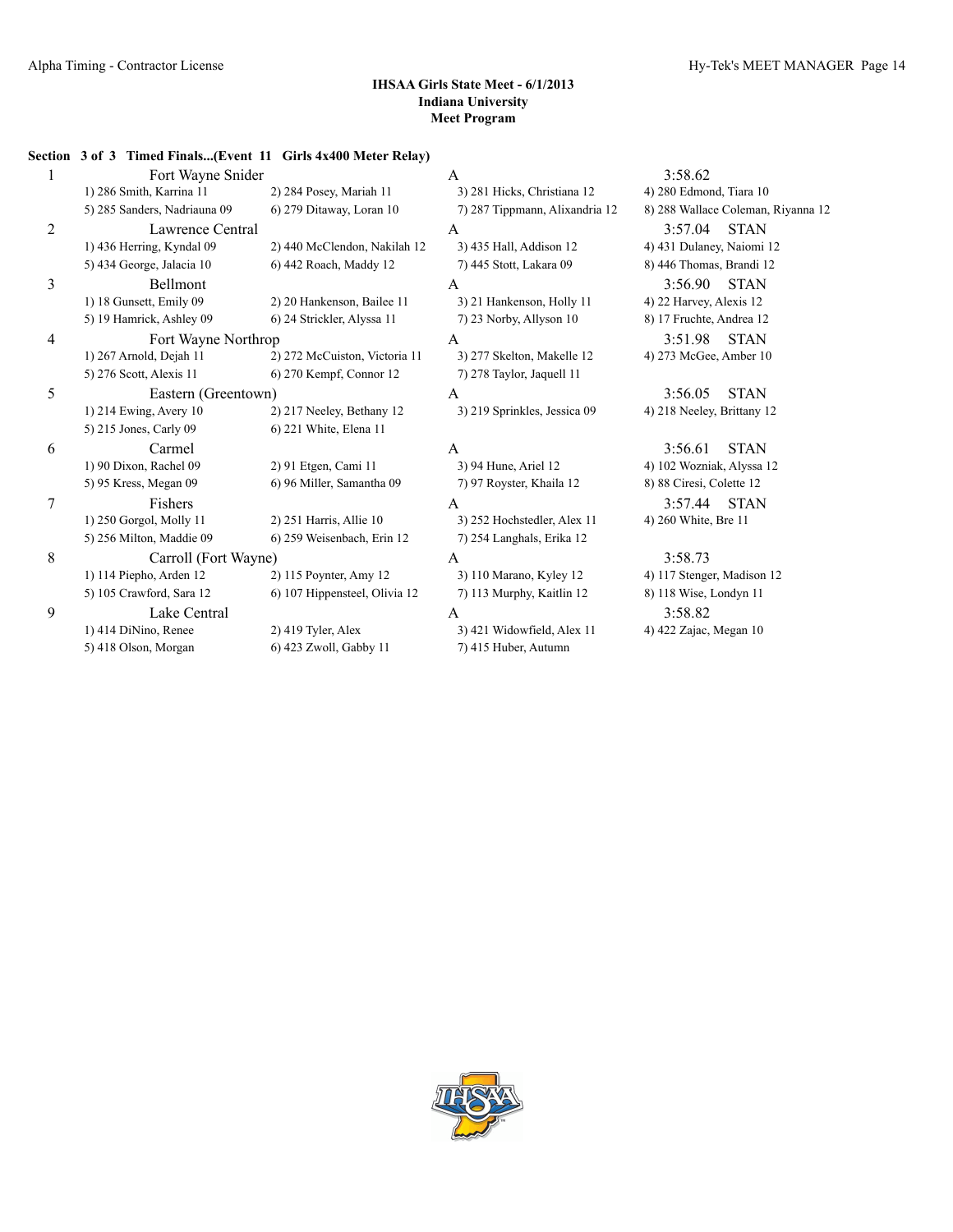**Event 1 Girls 4x800 Meter Relay**

|               | $\cdots$ |                    |                               |  |
|---------------|----------|--------------------|-------------------------------|--|
| <b>State:</b> |          | $9:03.77$ 6/2/2006 | <b>Chesterton, Chesterton</b> |  |
|               |          |                    |                               |  |

| 9:29.89 | STAN |
|---------|------|
|         |      |

| A Harvey, K Peller, A Bishel, S Kehe |  |  |  |
|--------------------------------------|--|--|--|
|                                      |  |  |  |

| Lane    | Comp#<br><b>Team</b>              |                                                             | Relay                          | <b>Seed Time</b>              |
|---------|-----------------------------------|-------------------------------------------------------------|--------------------------------|-------------------------------|
| Section | 1 of 2 Timed Finals               |                                                             |                                |                               |
| $1-1A$  | Hobart                            |                                                             | A                              | 9:40.36                       |
|         | 1) 363 Guerrero, Celena 11        | 2) 365 Trezak, Cailin 10                                    | 3) 360 Bigbie, Kimberly 12     | 4) 366 Whidden, Mindy 11      |
|         | 5) 362 Dunn, Cayley 12            | 6) 364 Saksa, Haley 12                                      |                                |                               |
| $5-1B$  | <b>Bloomington North</b>          |                                                             | A                              | 9:45.18                       |
|         | 1) 51 Roberts-Hamilton, Isabel 11 | 2) 41 Dukeman, Leigh 12                                     | 3) 52 Sparks, Christine 12     | 4) 50 Raphael, Kate 11        |
|         | 5) 42 Flynn, Ella 09              | 6) 718 Roberts-Hamilton, Alejandra 17) 717 Farmer, Sadie 09 |                                | 8) 38 Clampitt, Sophie 09     |
| $9-1C$  | Center Grove                      |                                                             | $\mathbf{A}$                   | 9:49.74                       |
|         | 1) 138 Timmons, Jordan 12         | 2) 129 Dishman, Shelbi 11                                   | 3) 131 Hickey, Taylor 09       | 4) 134 Lee, Morgan 12         |
|         | 5) 133 Kovacs, Lindsey 11         | 6) 132 Kovacs, Alexa 09                                     | 7) 137 Schoettmer, Victoria 12 | 8) 128 Burnett, Delainey 12   |
| $13-1D$ | Castle                            |                                                             | A                              | 10:02.51                      |
|         | 1) 120 Bennett, Ellen 12          | 2) 124 Saiko, Morgan 11                                     | 3) 126 Smith, Peyton 10        | 4) 127 Solano, Jazmin 11      |
|         | 5) 122 Huebner, Hannah 10         | 6) 121 Clark, Elizabeth 10                                  | 7) 123 Peach, Mckenna 09       | 8) 119 Altheide, Ivy 10       |
| $2-2A$  | Lawrence Central                  |                                                             | $\mathbf{A}$                   | 9:42.11                       |
|         | 1) 439 Jackson, Ashley 12         | 2) 438 Jackson, Alyssa 12                                   | 3) 441 Roach, Macey 12         | 4) 437 Hodson, Kayley 09      |
|         | 5) 427 Bohlman, Taylor 09         | 6) 429 Chastain, Lauren 09                                  | 7) 442 Roach, Maddy 12         | 8) 432 Ellefsen, Erin 12      |
| $6-2B$  | <b>Indpls Bishop Chatard</b>      |                                                             | A                              | 9:45.51                       |
|         | 1) 382 Hedlund, Jenna 09          | 2) 381 Fagan, Mary Claire 10                                | 3) 378 Crone, Erin 11          | 4) 380 Eisgruber, Lucy 10     |
|         | 5) 384 Lux, Emily 12              | 6) 379 Dury, Grace 10                                       | 7) 385 Meier, Sophie 12        | 8) 387 Wessel, Elaine 12      |
| $10-2C$ | <b>Bloomington South</b>          |                                                             | A                              | 9:53.22                       |
|         | 1) 60 Fickel, Veronica 10         | 2) 70 Tucker, Jennifer 12                                   | 3) 58 Derheimer, Lainey 11     | 4) 65 Lewandowski, Alexis 10  |
|         | 5) 64 Kane, Madeline 10           | 6) 56 Burt, Ali 10                                          | 7) 71 Tucker, Kristen 09       | 8) 73 Warzyniak, Alexandra 11 |
| $3-3A$  | Plymouth                          |                                                             | A                              | 9:43.06                       |
|         | 1) 580 Patrick, Abby 10           | 2) 581 Read, Libbie 10                                      | 3) 577 Fisher, Meagan 12       | 4) 582 Wright, Allie 10       |
|         | 5) 575 Anders, Deborah 11         | 6) 576 Drummond, Alex 09                                    | 7) 579 Harrell, Shelby 11      |                               |
| $7-3B$  | Mishawaka Marian                  |                                                             | A                              | 9:46.25                       |
|         | 1) 478 Hartnagel, Margaret 11     | 2) 479 Hendricks, Shannon 10                                | 3) 476 Duvall, Megan 10        | 4) 483 Waltman, Jennifer 10   |
|         | 5) 481 Skwarcan, Gabrielle 12     | 6) 482 Suth, Melissa 12                                     | 7) 480 Ogren, Molly 11         |                               |
| $11-3C$ | <b>Brown County</b>               |                                                             | A                              | 9:55.97                       |
|         | 1) 80 Guingrich, Rose 10          | 2) 82 Proctor, Corrissa 09                                  | 3) 84 Wininger, Annette 12     | 4) 81 Morris, Madison 12      |
|         | 5) 83 Stanford, Jalynn 09         | 6) 79 Francis, Samantha 09                                  |                                |                               |
| 4-4A    | Columbus North                    |                                                             | A                              | 9:43.54                       |
|         | 1) 159 Bouthier, Nina 09          | 2) 160 Bowman, Aly 11                                       | 3) 174 Sollman, Rachael 12     | 4) 166 Hofmeister, Malissa 12 |
|         | 5) 169 Lax, Sierra 09             | 6) 173 Sims, Gabby 11                                       | 7) 162 Caldwell, Mackenzie 11  | 8) 176 Wolfe, Caryn 12        |
| $8-4B$  | Pendleton Heights                 |                                                             | A                              | 9:48.85                       |
|         | 1) 552 Dudley, Monica 09          | 2) 548 Booher, Micalah 10                                   | 3) 553 Dudley, Teresa 10       | 4) 555 Manchess, Emma 12      |
|         | 5) 549 Buck, Alex 09              | 6) 547 Blackwell, Chelsea 11                                | 7) 554 Hinton, Maddi 11        | 8) 551 Dudley, Anna 12        |
| $12-4C$ | <b>Evansville Reitz Memorial</b>  |                                                             | A                              | 9:59.45                       |
|         | 1) 239 Mehringer, Maria 12        | 2) 244 Wargel, Sarah 11                                     | 3) 245 Warner, Abbey 11        | 4) 246 Warren, Taylor 11      |
|         | 5) 234 Effron, Shannon 11         | 6) 235 Folz, Lacie 10                                       |                                |                               |
|         |                                   |                                                             |                                |                               |

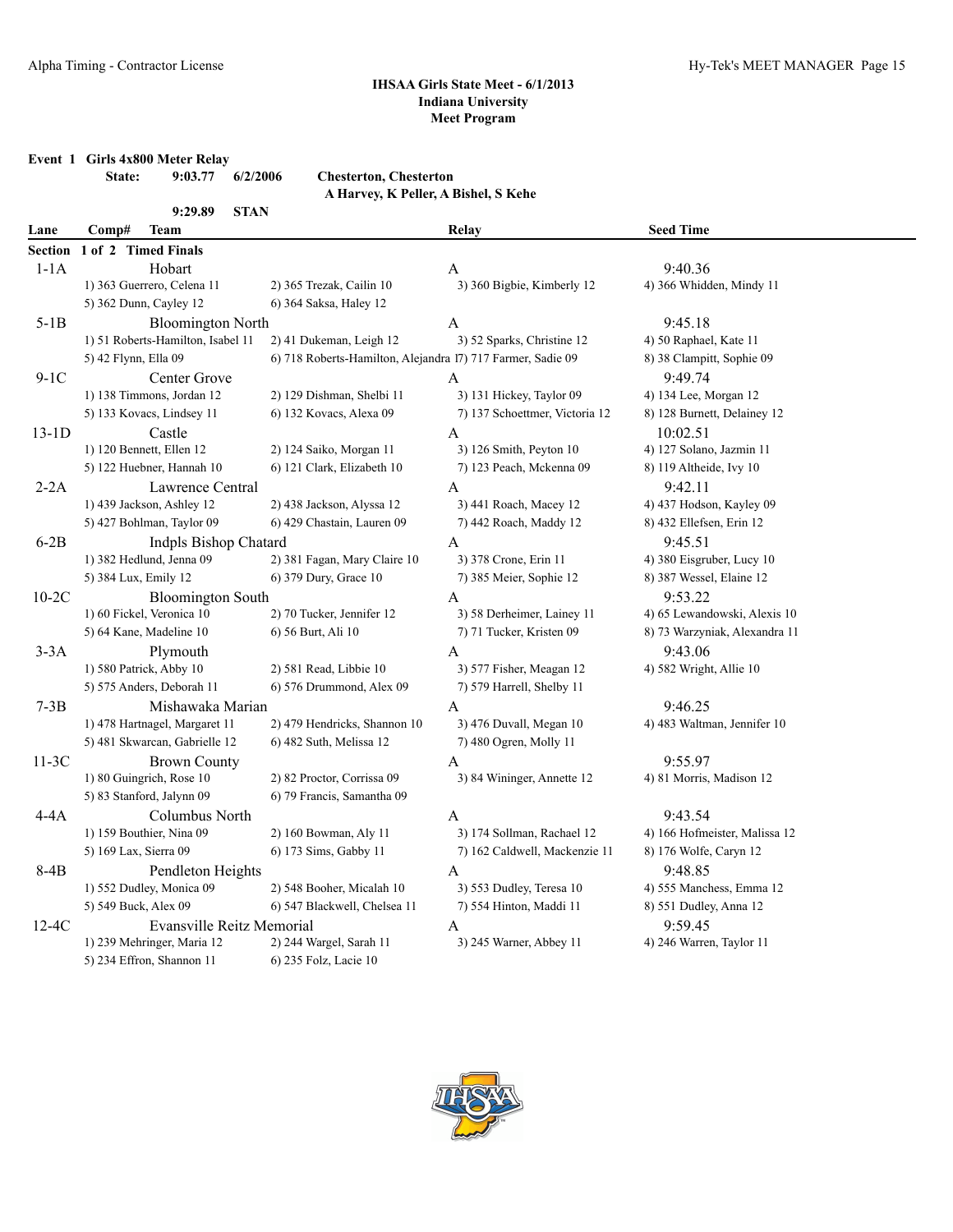|         | Section 2 of 2 Timed Finals(Event 1 Girls 4x800 Meter Relay) |                                                    |                                                    |                                                   |
|---------|--------------------------------------------------------------|----------------------------------------------------|----------------------------------------------------|---------------------------------------------------|
| $1-1A$  | Eastern (Greentown)                                          |                                                    | A                                                  | 9:01.27<br><b>STAN</b>                            |
|         | 1) 219 Sprinkles, Jessica 09                                 | 2) 220 Wagner, Sarah 12                            | 3) 218 Neeley, Brittany 12                         | 4) 217 Neeley, Bethany                            |
|         | 5) 216 Komarova, Anastasia 12                                | 6) 215 Jones, Carly 09                             | 7) 213 Donson, Breann 12                           | 8) 214 Ewing, Avery 10                            |
| $5-1B$  | Terre Haute North Vigo                                       |                                                    | A                                                  | 9:27.49<br><b>STAN</b>                            |
|         | 1) 644 Dickerson, Sydney 12                                  | 2) 647 Goatee, TaPring 12                          | 3) 642 Conley, Jessi 11                            | 4) 659 Welker, Lindsay                            |
|         | 5) 651 Mullican, Annie 12                                    | 6) 652 Mundy, Chanli 12                            | 7) 641 Coletti, Sarah 09                           |                                                   |
| $9-1C$  | Huntington North                                             |                                                    | A                                                  | 9:37.75                                           |
|         | 1) 368 Daas, Lauren 12                                       | 2) 374 Patrick, Kayla 12                           | 3) 376 Stoffell, Hannah 9                          | 4) 373 McElhaney, Stepl                           |
|         | 5) 369 Ditzler, Marie 12                                     | 6) 375 Rowe, Karson 12                             | 7) 371 Jamison, Marissa 9                          |                                                   |
| $13-1D$ | Carmel                                                       |                                                    | A                                                  | 9:39.51                                           |
|         | 1) 92 Genco, Gina 11                                         | 2) 93 Gorin, Diana 10                              | 3) 95 Kress, Megan 09                              | 4) 99 Trachtman, Cami 1                           |
|         | 5) 94 Hune, Ariel 12                                         | 6) 90 Dixon, Rachel 09                             | 7) 89 Dauby, Samantha 11                           | 8) 100 Weesner, Rachael                           |
| $2-2A$  | Carroll (Fort Wayne)                                         |                                                    | A                                                  | 9:17.54<br><b>STAN</b>                            |
|         | 1) 115 Poynter, Amy 12                                       | 2) 107 Hippensteel, Olivia 12                      | 3) 118 Wise, Londyn 11                             | 4) 112 Metzger, Stacey 1                          |
|         | 5) 106 Fruchey, Madison 09                                   | 6) 116 Ruich, Melanie 12                           | 7) 104 Chastain, Caitlyn 11                        | 8) 117 Stenger, Madison                           |
| $6-2B$  | Hamilton Southeastern                                        |                                                    | A                                                  | 9:30.10                                           |
|         | 1) 341 King, Jessica 11                                      | 2) 345 Nichwitz, Rachel 10                         | 3) 350 Wagoner, Emily 12                           | 4) 352 Zuber, Samantha                            |
|         | 5) 343 McAree, Ciara 09                                      | 6) 346 Pfanstiel, Courtney 10                      | 7) 334 Andritsch, Grace 09                         | 8) 344 Moorlach, Alexan                           |
| $10-2C$ | Franklin Central                                             |                                                    | A                                                  | 9:37.95                                           |
|         | 1) 301 Talhelm, Carolyn 12                                   | 2) 300 Talhelm, Brooke 09                          | 3) 292 Adams, Cailyn 10                            | 4) 304 Welch, Emily 09                            |
|         | 5) 298 McCann, Lexi 10                                       | 6) 303 Tromble, Mackenzie 12                       | 7) 305 Welch, Haley 11                             | 8) 294 Bowell, Lakin 12                           |
| $14-2D$ | Portage                                                      |                                                    | A                                                  | 9:39.62                                           |
|         | 1) 583 Ball, Kyra 09                                         | 2) 595 Pizer, Paige 11                             | 3) 586 Crum, Keanna 11                             | 4) 597 Sloan, Rhyan 10                            |
|         | 5) 593 Orshonsky, Haley 09                                   | 6) 584 Blackwell, Mariah 10                        | 7) 596 Reynolds, Erin 10                           | 8) 589 Jones, Mackenzie                           |
| $3-3A$  | West Lafayette                                               |                                                    | A                                                  | 9:24.10<br><b>STAN</b>                            |
|         | 1) 697 Hubbard, Susan 10                                     | 2) 696 Daluga, Cailey 12                           | 3) 698 Johnson, Kristen 09                         | 4) 699 Johnson, Lauren                            |
|         | 5) 692 Bales, Rachel 10                                      | 6) 694 Brophy, Erin 11                             | 7) 700 Lachmund, Grace 12                          | 8) 701 Waters, Sarah 10                           |
| $7-3B$  |                                                              |                                                    |                                                    | 9:32.07                                           |
|         | Fort Wayne Northrop<br>1) 268 Bolton, Latrice 11             | 2) 269 Bolton, Patricia 11                         | A                                                  | 4) 275 Osterhout, Laurer                          |
|         | 5) 274 Nave, Shelby 11                                       |                                                    | 3) 272 McCuiston, Victoria 11                      |                                                   |
|         |                                                              |                                                    |                                                    | 9:38.34                                           |
| $11-3C$ | Chesterton<br>1) 143 Biehl, Rosie 12                         | 2) 144 Homme, Kristen 11                           | A<br>3) 149 Scott, Kassidy 10                      | 4) 150 Sink, Leah 09                              |
|         | 5) 152 Tolin, Josie 10                                       | 6) 147 Lindahl, Kaylee 09                          | 7) 151 Socha, Erin 11                              | 8) 142 Benson, Elizabetl                          |
|         | Noblesville                                                  |                                                    |                                                    | <b>STAN</b>                                       |
| $4-4A$  |                                                              |                                                    | A                                                  | 9:26.66                                           |
|         | 1) 507 Crouch, Abby 10<br>5) 510 Kacer, Rachel 12            | 2) 508 Dircksen, Katie 12<br>6) 504 Ali, Peyton 10 | 3) 513 Line, Megan 10<br>7) 518 Schuster, Sarah 11 | 4) 520 Studt, Renee 12<br>8) 509 Foley, Kendra 12 |
|         |                                                              |                                                    |                                                    |                                                   |
| $8-4B$  | Westfield                                                    |                                                    | A                                                  | 9:34.50                                           |
|         | 1) 705 Evans, Vicky 10                                       | 2) 708 Leahy, Devon 09                             | 3) 709 Leonard, Brianna 11                         | 4) 711 Wilson, Shelby 11                          |
|         | 5) 704 Crum, Rachel 12                                       | 6) 703 Cole, Kat 12                                | 7) 706 Fenicle, Capriella 11                       | 8) 710 Rogers, Taylor 10                          |
| $12-4C$ | Northridge                                                   |                                                    | A                                                  | 9:38.84                                           |
|         | 1) 527 Blyly, Morgan 09                                      | 2) 528 Campbell, Mandy 12                          | 3) 532 Gray, Mackenzie 12                          | 4) 533 Schrock, Jennifer                          |
|         | 5) 531 Golden, Olivia 11                                     | 6) 529 Cominator, Corinne 12                       | 7) 530 Dwyer, Eva 10                               | 8) 535 Zook, Alyssa 09                            |

535 Gook, Alyssa 09 וGover, Eva 10

9:01.27 STAN 1) 217 Neeley, Brittany 12 317 Neeley, Bethany 12 1) 659 Welker, Lindsay 09 Conley, Jessi 11 4) 659 Welker, Lindsay 09 Stoffell, Hannah 9 4) 373 McElhaney, Stephanie 1) 92 Genco, Gina 11 2) 93 Gorin, Diana 10 3) 95 Kress, Megan 09 4) 99 Trachtman, Cami 12 Jauby, Samantha 11 8) 100 Weesner, Rachael 11 9:17.54 STAN Wise, Londyn 11 4) 112 Metzger, Stacey 10 5) 117 Stenger, Madison 12 6) 117 Stenger, Madison 12 Wagoner, Emily 12 4) 352 Zuber, Samantha 11 5) 343 McAree, Ciara 09 6) 346 Pfanstiel, Courtney 10 7) 334 Andritsch, Grace 09 8) 344 Moorlach, Alexandra 09 5) 593 Orshonsky, Haley 09 6) 584 Blackwell, Mariah 10 7) 596 Reynolds, Erin 10 8) 589 Jones, Mackenzie 11 9:24.10 STAN 1) Johnson, Kristen 09 2009 Johnson, Lauren 09 McCuiston, Victoria 11 4) 275 Osterhout, Lauren 11 5) 142 Benson, Elizabeth 12

4) 520 Studt, Renee 12 510 Schuster, Sarah 11 69) 509 Foley, Kendra 12 Leonard, Brianna 11 4) 711 Wilson, Shelby 11 5) 5) 710 Rogers, Taylor 10<br> 8) 710 Rogers, Taylor 10 Gray, Mackenzie 12 4) 533 Schrock, Jennifer 12

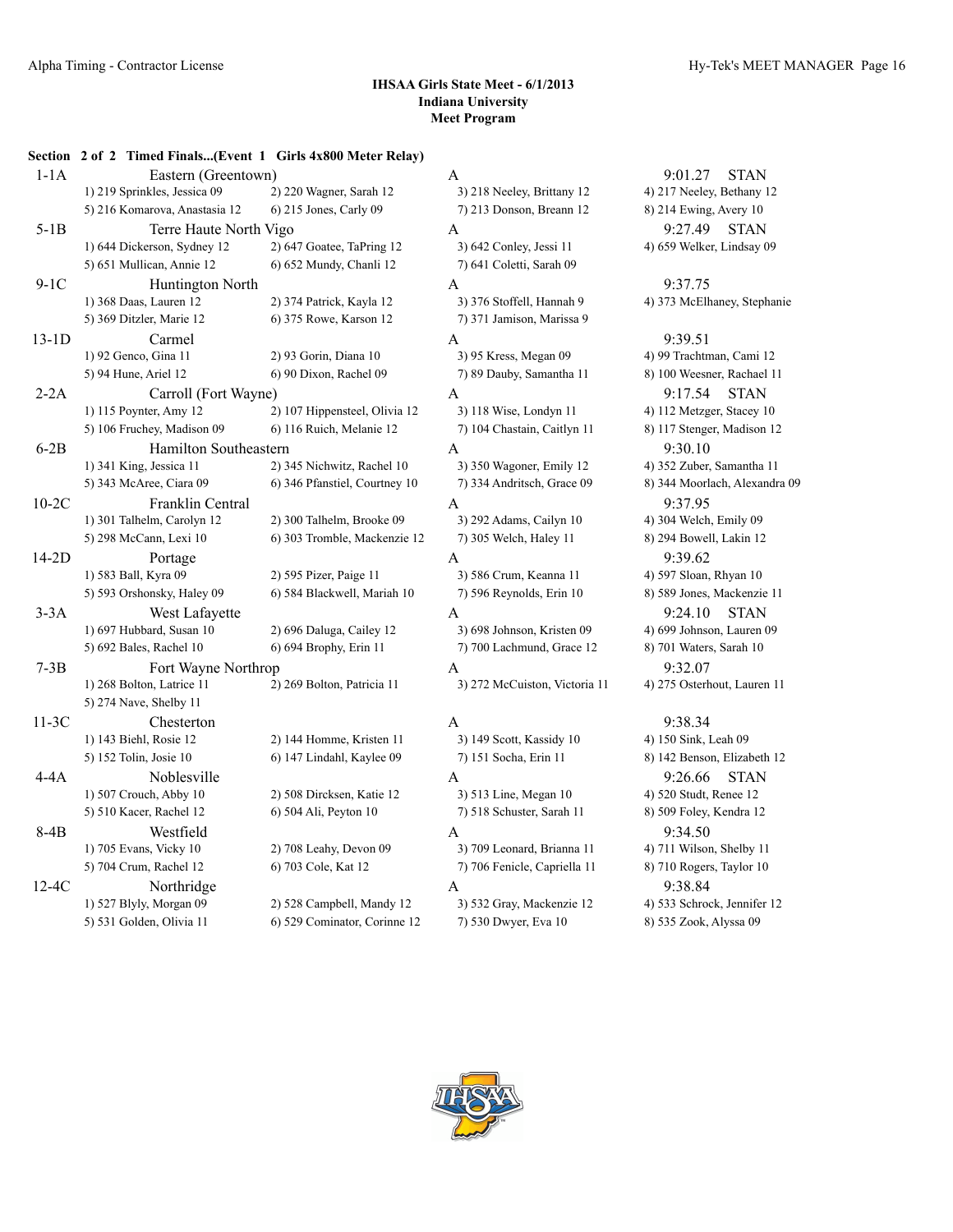# **Event 12 Girls High Jump**<br>**State:** 6-00 6/1/1985

|     | State:               | $6 - 00$           | 6/1/1985    | Angela Bradburn, Norwell |                          |                  |             |
|-----|----------------------|--------------------|-------------|--------------------------|--------------------------|------------------|-------------|
| Pos | Comp#                | 5-04.25<br>Name    | <b>STAN</b> |                          | Year School              | <b>Seed Mark</b> |             |
|     | Flight 1 of 1 Finals |                    |             |                          |                          |                  |             |
|     | 356                  | Lawlor, Georgia    |             |                          | 10 Harrison Wlaf         | 5-02.00          |             |
| 2   | 45                   | Hash, Ashley       |             | 11                       | <b>Bloomington North</b> | $5 - 02.00$      |             |
| 3   | 189                  | McBride, Abby      |             |                          | 12 Covington             | $5 - 02.00$      |             |
| 4   | 386                  | Parker, Hannah     |             | 12                       | Chatard                  | $5 - 02.25$      |             |
| 5   | 489                  | Foster, Ellen      |             |                          | Mt. Vernon               | 5-03.00          |             |
| 6   | 578                  | Fosler, Kaydon     |             |                          | 10 Plymouth              | 5-03.00          |             |
| 7   | 361                  | Cooke, Kara        |             |                          | 10 Hobart                | 5-03.00          |             |
| 8   | 687                  | Lacheta, Jamie     |             |                          | 12 Warsaw Community      | $5 - 03.00$      |             |
| 9   | 125                  | Sanders, Zuriel    |             | 10                       | Castle                   | $5 - 03.00$      |             |
| 10  | 420                  | Wayco, Riley       |             |                          | 12 Lake Central          | $5 - 03.00$      |             |
| 11  | 600                  | Young, Jackie      |             | 09                       | Princeton                | 5-03.00          |             |
| 12  | 435                  | Hall, Addison      |             |                          | 12 Lawrence Central      | 5-03.25          |             |
| 13  | 155                  | Hearld, Carlee     |             |                          | 12 Columbia City         | 5-04.25          | <b>STAN</b> |
| 14  | 354                  | Hobbs, Asya        |             |                          | 11 Bishop Noll           | 5-04.25          | <b>STAN</b> |
| 15  | 409                  | Zimmerle, Allison  |             |                          | 12 Kouts                 | 5-04.25          | <b>STAN</b> |
| 16  | 14                   | Tidman, Kimberly   |             |                          | 10 Batesville            | 5-04.25          | <b>STAN</b> |
| 17  | 53                   | St. John, Emma     |             |                          | <b>Bloomington North</b> | 5-04.25          | <b>STAN</b> |
| 18  | 223                  | Stahl, Azariah     |             | 11                       | <b>Elkhart Central</b>   | $5-04.25$        | <b>STAN</b> |
| 19  | 220                  | Wagner, Sarah      |             |                          | 12 Eastern (Gre          | 5-04.25          | <b>STAN</b> |
| 20  | 29                   | Marrero, Alethia   |             | 12 <sup>2</sup>          | <b>Ben Davis</b>         | 5-04.25          | <b>STAN</b> |
| 21  | 458                  | Ash, Alivia        |             | 09                       | Merrillville             | 5-04.25          | <b>STAN</b> |
| 22  | 634                  | Biggs, Ariel       |             | 10                       | South Dearborn           | $5-04.25$        | <b>STAN</b> |
| 23  | 514                  | Mather, Rachel     |             | 11                       | Noblesville              | 5-05.00          | <b>STAN</b> |
| 24  | 615                  | Adeniyi, Michelle  |             |                          | South Bend Clay          | 5-05.00          | <b>STAN</b> |
| 25  | 453                  | Holland, Emily     |             |                          | 10 Madison Cons          | 5-05.00          | <b>STAN</b> |
| 26  | 263                  | Coffin, Megan      |             | 10                       | F W Dwenger              | 5-05.00          | <b>STAN</b> |
| 27  | 329                  | Lewis, Regan       |             | 10                       | Greenfield-Central       | $5 - 06.25$      | <b>STAN</b> |
| 28  | 136                  | Pennington, Taylor |             | 10                       | Center Grove             | 5-07.25          | <b>STAN</b> |
| 29  | 542                  | Moffitt, Janae     |             |                          | 10 Oak Hill              | $5 - 09.00$      | <b>STAN</b> |

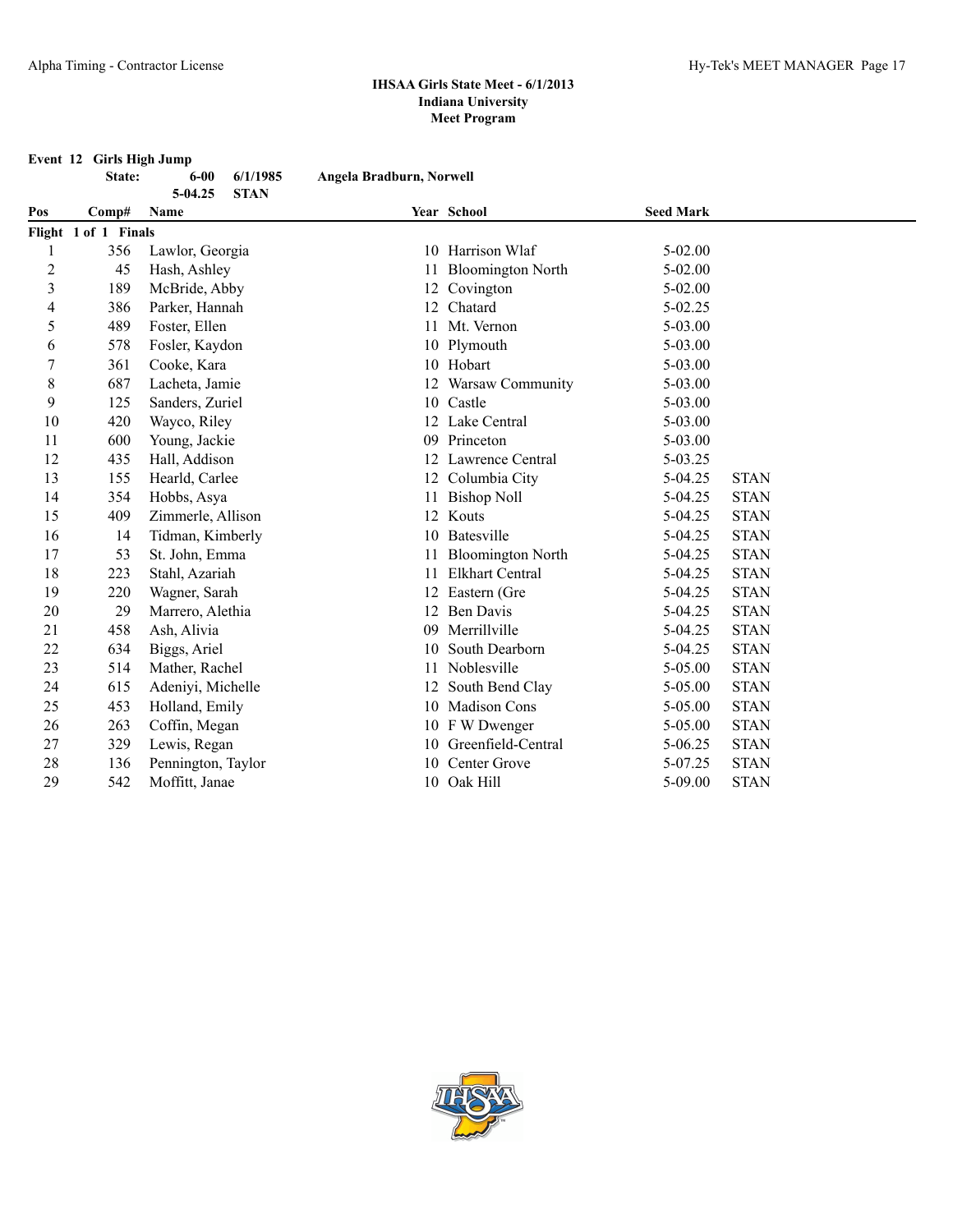**Event 16 Girls Pole Vault**

|                | State:               | 13-06.25            | 6/6/2009    | <b>Ellie McCardwell, Pendleton Hts</b> |                          |                  |             |
|----------------|----------------------|---------------------|-------------|----------------------------------------|--------------------------|------------------|-------------|
| Pos            | Comp#                | 11-03.00<br>Name    | <b>STAN</b> |                                        | Year School              | <b>Seed Mark</b> |             |
|                | Flight 1 of 1 Finals |                     |             |                                        |                          |                  |             |
| 1              | 377                  | Wygant, Alexis      |             |                                        | 12 Huntington North      | $9 - 06.00$      |             |
| $\overline{c}$ | 237                  | Krampe, Kynedi      |             |                                        | 12 EV Reitz              | 10-03.00         |             |
| 3              | 36                   | Blair, Crystal      |             |                                        | 12 Bloomington North     | 10-00.00         |             |
| 4              | 78                   | Brady, Emily        |             |                                        | 10 Brown County          | 10-06.00         |             |
| 5              | 719                  | Carr, Megan         |             | 11                                     | Carmel                   | 10-09.00         |             |
| 6              | 681                  | Dearlove, Megan     |             | 12                                     | Warsaw Community         | 10-09.00         |             |
| $\overline{7}$ | 720                  | Wieland, Chelsea    |             | 12                                     | Columbus North           | 10-09.00         |             |
| 8              | 335                  | Calhoun, Addy       |             |                                        | 12 Hamilton SE           | 10-09.00         |             |
| 9              | 66                   | Miller, Rae         |             | 11                                     | <b>Bloomington South</b> | 10-09.00         |             |
| 10             | 194                  | Komasinski, Amanda  |             | 09                                     | Crown Point              | 10-09.00         |             |
| 11             | 236                  | Hayhurst, Sarah     |             | 11                                     | <b>EV</b> Reitz          | $11-00.00$       |             |
| 12             | 567                  | Herring, Breanna    |             |                                        | 12 Pike                  | 11-00.00         |             |
| 13             | 130                  | Elliott, Casey      |             | 12                                     | Center Grove             | $11-00.00$       |             |
| 14             | 502                  | Hoffman, Kenzi      |             |                                        | 12 New Palestine         | $11-00.00$       |             |
| 15             | 146                  | Kozak, Emily        |             | 12                                     | Chesterton               | 11-00.00         |             |
| 16             | 649                  | Gutish, Rachel      |             | 11                                     | TH North                 | $11-00.00$       |             |
| 17             | 253                  | Kistler, Nicole     |             |                                        | 12 Fishers               | $11-00.00$       |             |
| 18             | 444                  | Smith, Kayla        |             |                                        | 10 Lawrence Central      | 11-00.00         |             |
| 19             | 477                  | Eversole, Elizabeth |             | 12                                     | Mishawaka Marian         | $11 - 03.00$     | <b>STAN</b> |
| 20             | 135                  | Nelson, Melissa     |             | 11                                     | Center Grove             | 11-03.00         | <b>STAN</b> |
| 21             | 413                  | Brown, Katie        |             |                                        | 12 Lake Central          | 11-06.00         | <b>STAN</b> |
| 22             | 406                  | Pham, Anh           |             | 11                                     | Kokomo                   | 11-06.00         | <b>STAN</b> |
| 23             | 417                  | Moricz, Kaitlyn     |             |                                        | 12 Lake Central          | 11-06.00         | <b>STAN</b> |
| 24             | 433                  | Frischmann, Leah    |             | 11                                     | Lawrence Central         | 11-06.00         | <b>STAN</b> |
| 25             | 247                  | Brown, Sophie       |             |                                        | 12 Fairfield             | 11-09.00         | <b>STAN</b> |
| 26             | 514                  | Mather, Rachel      |             | 11                                     | Noblesville              | 12-00.00         | <b>STAN</b> |
| 27             | 3                    | Trine, Kennedy      |             |                                        | 10 Angola                | 12-00.00         | <b>STAN</b> |
| 28             | 111                  | McKeeman, Sara      |             |                                        | Carroll (Fw)             | 12-00.00         | <b>STAN</b> |
| 29             | 416                  | Lambert, Brooke     |             |                                        | 11 Lake Central          | 12-03.00         | <b>STAN</b> |

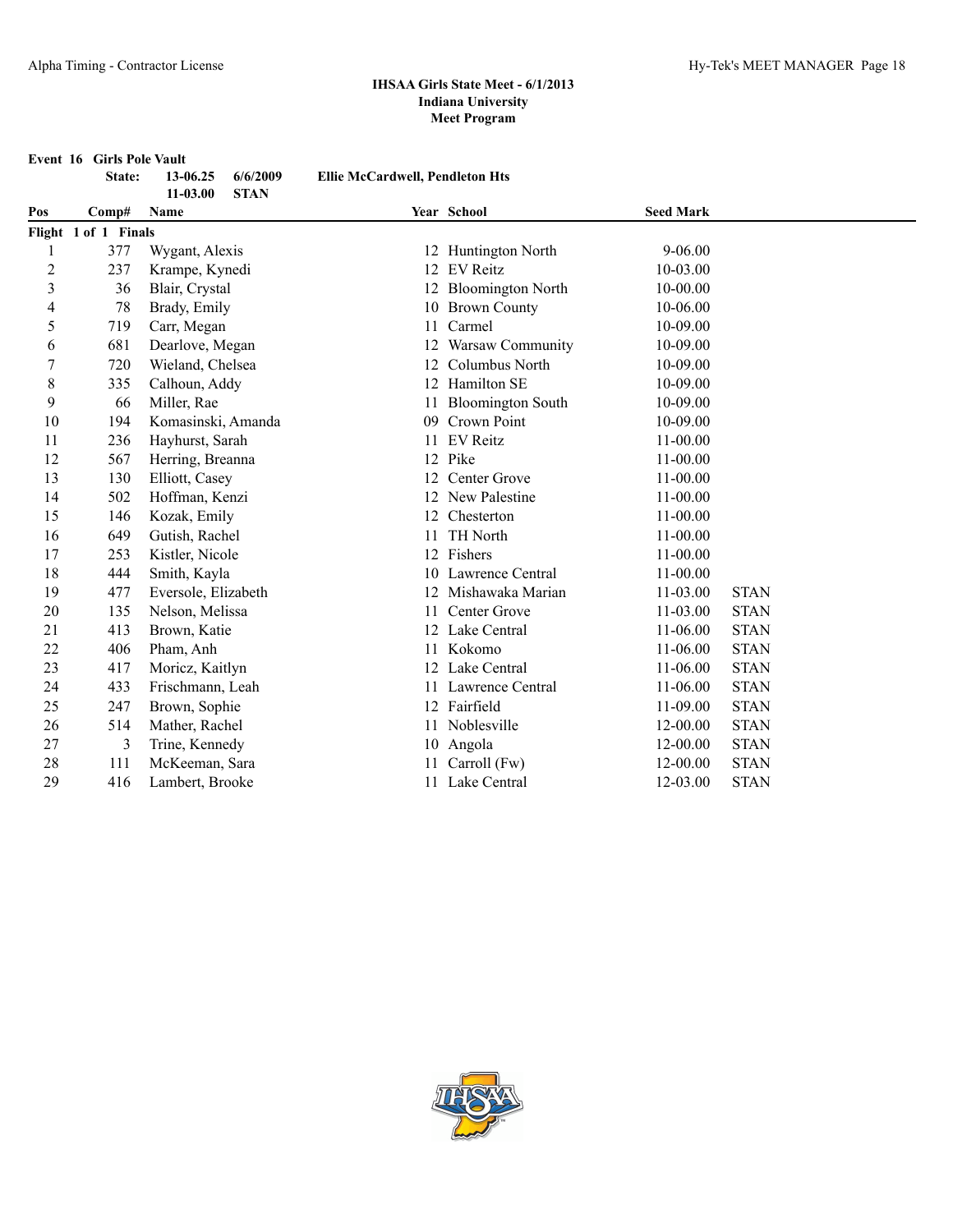# **Event 13 Girls Long Jump**

| Top 10 Advance by Mark |        |
|------------------------|--------|
| $C + 4$                | 20. Q4 |

**State: 20-04 5/30/1986 Tonya Sedwick, Jeffersonville**

| 17-04.00<br><b>STAN</b> |                       |                     |    |                       |                  |             |  |  |
|-------------------------|-----------------------|---------------------|----|-----------------------|------------------|-------------|--|--|
| Pos                     | Comp#                 | Name                |    | Year School           | <b>Seed Mark</b> |             |  |  |
|                         | Flight 1 of 4 Prelims |                     |    |                       |                  |             |  |  |
| $\overline{c}$          | 653                   | Porter, Keirra      |    | 10 TH North           | 17-09.25         | <b>STAN</b> |  |  |
| $\mathfrak{Z}$          | 550                   | Cottrell, Kiawna    | 11 | Pendleton Heights     | 17-09.75         | <b>STAN</b> |  |  |
| 4                       | 370                   | Foster, Lindsey     | 11 | Huntington North      | 17-04.50         | <b>STAN</b> |  |  |
| 5                       | 154                   | Goree, Kalisha      | 11 | Columbia City         | 17-11.00         | <b>STAN</b> |  |  |
| 6                       | 417                   | Moricz, Kaitlyn     |    | 12 Lake Central       | 18-02.00         | <b>STAN</b> |  |  |
| $\boldsymbol{7}$        | 286                   | Smith, Karrina      | 11 | Fort Wayne Snider     | 18-02.75         | <b>STAN</b> |  |  |
| $\,$ 8 $\,$             | 367                   | Nelson, Ari         |    | 12 Homestead          | 18-09.75         | <b>STAN</b> |  |  |
| 9                       | 21                    | Hankenson, Holly    |    | 11 Bellmont           | 18-11.75         | <b>STAN</b> |  |  |
|                         | Flight 2 of 4 Prelims |                     |    |                       |                  |             |  |  |
| $\overline{c}$          | 448                   | Washington, Destiny |    | 11 Lawrence North     | 17-04.75         | <b>STAN</b> |  |  |
| 3                       | 390                   | Mehne, Darian       |    | 12 Jasper             | 17-04.25         | <b>STAN</b> |  |  |
| $\overline{4}$          | 591                   | McKnight, Jade      |    | 12 Portage            | 17-06.00         | <b>STAN</b> |  |  |
| 5                       | 277                   | Skelton, Makelle    |    | 12 F W Northrop       | 17-06.00         | <b>STAN</b> |  |  |
| 6                       | 115                   | Poynter, Amy        |    | 12 Carroll (Fw)       | 17-06.75         | <b>STAN</b> |  |  |
| $\tau$                  | 536                   | Miller, Amber       |    | 11 Northwestern       | 17-07.25         | <b>STAN</b> |  |  |
| 8                       | 270                   | Kempf, Connor       |    | 12 F W Northrop       | 17-08.00         | <b>STAN</b> |  |  |
| 9                       | 572                   | Yeadon, Chelsea     |    | 12 Pike               | 17-08.75         | <b>STAN</b> |  |  |
|                         | Flight 3 of 4 Prelims |                     |    |                       |                  |             |  |  |
| $\overline{2}$          | 469                   | Harper, Alexys      |    | 10 Mishawaka          | 17-00.50         |             |  |  |
| $\mathfrak{Z}$          | 662                   | Stephenson, Natalie | 10 | <b>Triton Central</b> | 17-01.25         |             |  |  |
| $\overline{4}$          | 677                   | Redmon, Caitlyn     | 10 | Warren Central        | 17-03.00         |             |  |  |
| 5                       | 610                   | Sawyer, Katlyn      |    | 12 Rochester Co       | 17-03.75         |             |  |  |
| 6                       | 564                   | Gray, Ariel         |    | 10 Pike               | 17-04.00         | <b>STAN</b> |  |  |
| $\boldsymbol{7}$        | 667                   | Clay, Dajaie        |    | 12 Warren Central     | 17-04.25         | <b>STAN</b> |  |  |
| $\,$ $\,$               | 226                   | Hunter, Yamani      |    | 10 Evansville Bosse   | 17-04.75         | <b>STAN</b> |  |  |
| 9                       | 385                   | Meier, Sophie       |    | 12 Chatard            | 17-04.25         | <b>STAN</b> |  |  |
|                         | Flight 4 of 4 Prelims |                     |    |                       |                  |             |  |  |
| $\overline{c}$          | 66                    | Miller, Rae         |    | 11 Bloomington South  | 16-00.50         |             |  |  |
| $\mathfrak{Z}$          | 46                    | Heeb, Gracie        |    | 09 Bloomington North  | 16-04.50         |             |  |  |
| 4                       | 190                   | Tuggle, Miranda     |    | 11 Covington          | 16-08.50         |             |  |  |
| 5                       | 85                    | Hathaway, Claire    |    | 09 Brownsburg         | 16-09.50         |             |  |  |
| 6                       | 638                   | Hubbard, Savannah   | 12 | Southwestern          | 16-11.00         |             |  |  |
| $\boldsymbol{7}$        | 557                   | Woods, Mikaylah     |    | 09 Penn               | 16-11.50         |             |  |  |
| 8                       | 337                   | Goens, Katherine    |    | 12 Hamilton SE        | 17-00.25         |             |  |  |
| 9                       | 393                   | Jungels, Jenna      |    | 09 Kankakee Valley    | 17-00.50         |             |  |  |

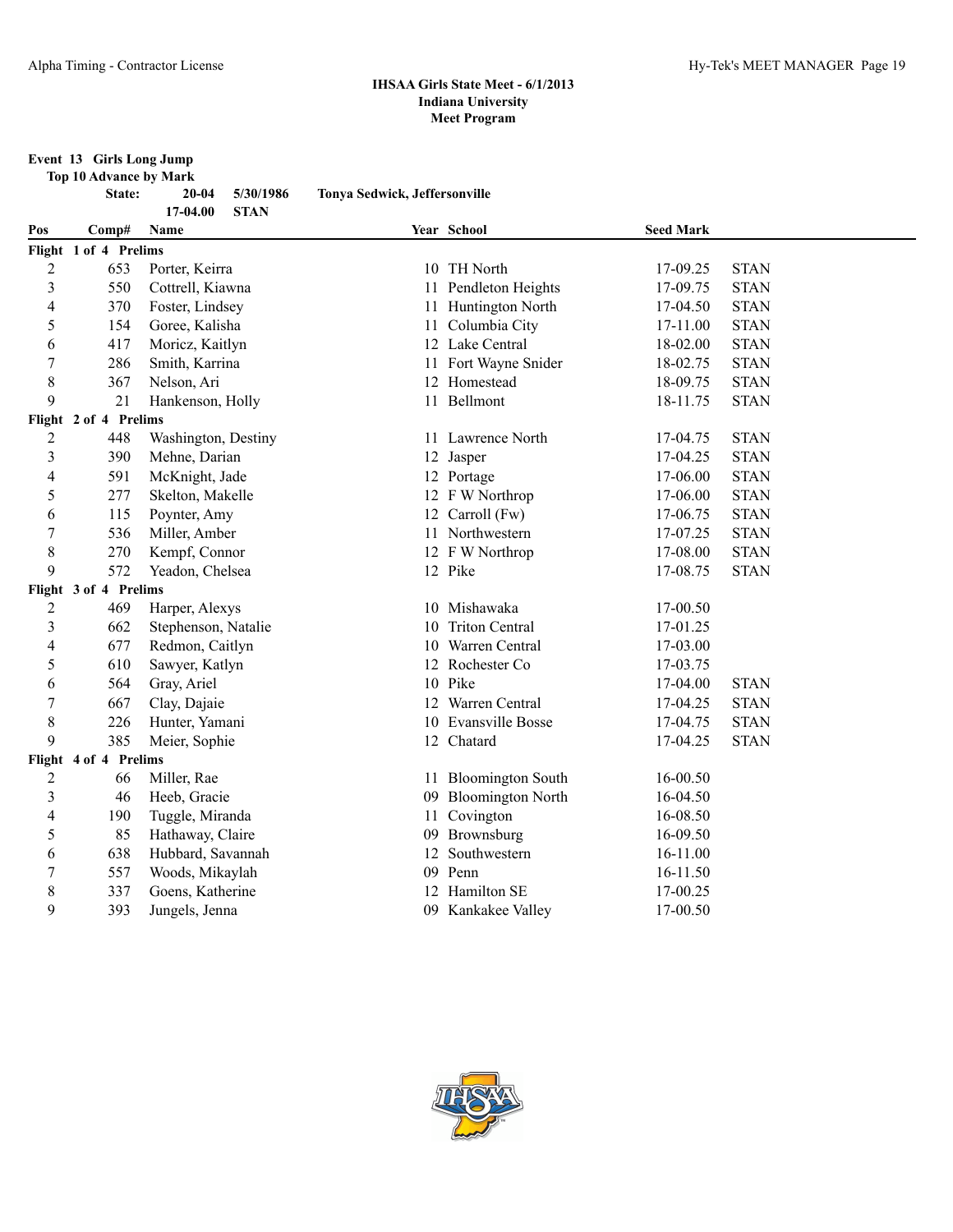**Event 15 Girls Shot Put**

|                                  | State:               | 6/4/2011<br>50-09       | <b>Tori Bliss, Portage</b> |                       |                      |             |
|----------------------------------|----------------------|-------------------------|----------------------------|-----------------------|----------------------|-------------|
|                                  |                      | 40-06.25<br><b>STAN</b> |                            | Year School           | <b>Seed Mark</b>     |             |
| Pos                              | Comp#                | Name                    |                            |                       |                      |             |
|                                  | Flight 1 of 4 Finals |                         |                            |                       |                      |             |
| 1                                | 501<br>372           | Braun, Miranda          |                            | 12 New Haven          | 37-06.50<br>38-01.50 |             |
| $\overline{2}$<br>$\overline{3}$ | 411                  | Klender, Maddie         | 11                         | Huntington North      |                      |             |
|                                  | Flight 2 of 4 Finals | Randolph, Julia         |                            | 11 Laf Jeff           | 38-03.00             |             |
| 1                                | 661                  | Bahler, Alisha          |                            | 12 Tri-County         | 38-05.25             |             |
| $\overline{2}$                   | 669                  | Forte, Ericka           | 11                         | Warren Central        | 38-07.00             |             |
| $\overline{\mathbf{3}}$          | 326                  | Lenihan, Jessia         |                            | 10 Greencastle        | 38-09.50             |             |
| 4                                | 486                  | Hart, Haley             |                            | 10 Morristown         | 38-10.75             |             |
| 5                                | 534                  | Stewart, Madison        |                            | 12 Northridge         | 39-01.50             |             |
| 6                                | 609                  | Ziese, Emilie           |                            | 12 Rensselaer Central | 39-03.00             |             |
| 7                                | 712                  | Jackson, Savanna        |                            | 11 Westville          | 39-04.25             |             |
|                                  | Flight 3 of 4 Finals |                         |                            |                       |                      |             |
| 1                                | 86                   | Mavunga, Stephanie      |                            | 12 Brownsburg         | 39-04.75             |             |
| $\overline{2}$                   | 202                  | Eck, Kara               |                            | 12 DeKalb             | 39-05.25             |             |
| $\mathfrak{Z}$                   | 201                  | Pope, Erika             |                            | 12 Decatur Central    | 39-06.00             |             |
| $\overline{4}$                   | 139                  | Brooks, Megan           | 11                         | Charlestown           | 39-06.00             |             |
| 5                                | 526                  | Lucas, Samantha         | 12                         | North Putnam          | 39-07.25             |             |
| 6                                | 456                  | Shields, Alyxa          | 11                         | Martinsville          | 40-00.50             |             |
| 7                                | 524                  | Roper, Casaundra        |                            | 11 N Central          | $40 - 02.50$         |             |
| $\,$ 8 $\,$                      | 450                  | Hazlewood, Micaela      |                            | 11 Linton-Stockton    | 40-09.00             | <b>STAN</b> |
| 9                                | 198                  | Heckaman, Leah          |                            | 11 Culver Academies   | 40-10.75             | <b>STAN</b> |
|                                  | Flight 4 of 4 Finals |                         |                            |                       |                      |             |
| 1                                | 590                  | Kostelnik, Tara         |                            | 11 Portage            | 41-03.50             | <b>STAN</b> |
| $\overline{2}$                   | 657                  | Turpin, Alissa          | 12                         | TH North              | 41-06.00             | <b>STAN</b> |
| $\overline{3}$                   | 430                  | Compton, Demara         |                            | 11 Lawrence Central   | 41-09.00             | <b>STAN</b> |
| 4                                | 635                  | Wheat, Makenzie         |                            | 12 South Dearborn     | $42 - 01.00$         | <b>STAN</b> |
| 5                                | 1                    | Potts, Taylor           |                            | 12 Anderson           | 42-03.50             | <b>STAN</b> |
| 6                                | 399                  | Blackamore, Summer      |                            | 11 Kokomo             | 43-04.00             | <b>STAN</b> |
| $\boldsymbol{7}$                 | 523                  | Radford, Briana         |                            | 12 N Central          | 43-07.00             | <b>STAN</b> |
| 8                                | 428                  | Brown, Adriana          |                            | Lawrence Central      | 45-03.50             | <b>STAN</b> |
| 9                                | 455                  | Iversen, Liz            |                            | 11 Martinsville       | 46-07.25             | <b>STAN</b> |